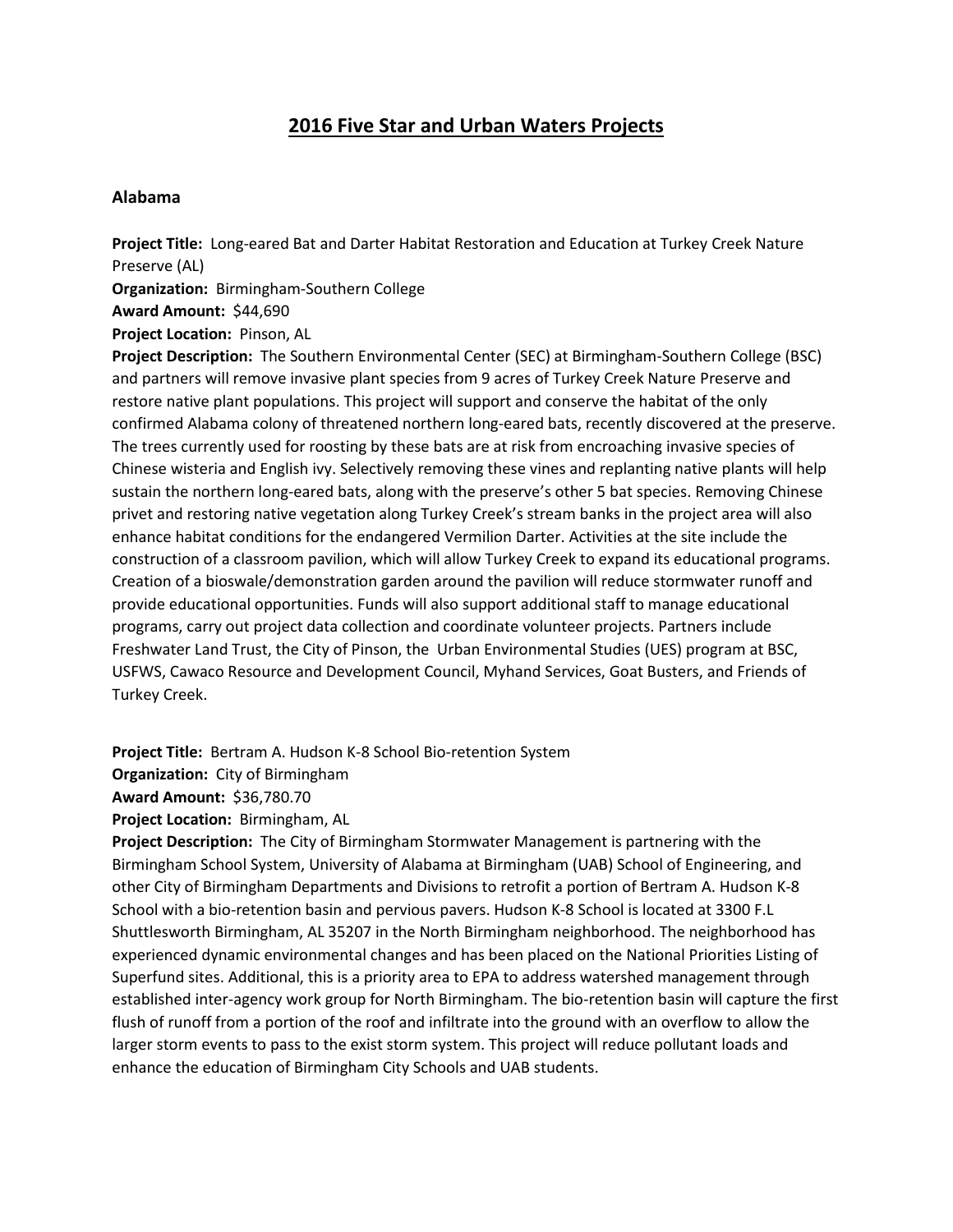**Project Title:** Shoal Creek Stream Enhancement Project **Organization:** City of Montevallo **Award Amount:** \$26,317.20 **Project Location:** Montevallo, AL

**Project Description:** To enhance and protect the section of Shoal Creek which runs through Orr Park in Montevallo, Alabama, the City developed an Erosion & Sedimentation Control plan for dredging the creek, restoring eroded banks, removing invasive plants, clearing dead trees and adding plants to stabilize the banks. The project is supported by the City, Park Board, Arbor Board, University of Montevallo, County, ARGOS and others. ARGOS will supply rock to shore up the banks and provide stone-step, public access to the creek. A University of Montevallo Environmental Science class is developing a plant identification booklet for volunteers and staff doing the restoration and maintenance of the creek. The booklet will also be used to educate students and adults on the various plant types along the bank, how they help to prevent erosion and why it is important that the proper types of plants be promoted in that area. The Arbor Board is funding plantings for the project. In addition, volunteers from the Arbor Board, the UM Green Club, and Park Board will assist city staff, student volunteers and others with plantings. Shelby County will assist with heavy equipment and personnel. The project will not only protect the stream and the species dependent upon it, but will allow the park to continue to be enjoyed by residents and visitors. A key ingredient is our ability, to teach students and adults the importance of maintaining and protecting the creek and the fragile eco-systems dependent upon it.

### **Arizona**

**Project Title:** What's the Catch: Monitoring and Conservation of Urban Waterways and Recreational Lakes for Native Fishes, Migratory Birds and Local Communities in metro-Phoenix (AZ). **Organization:** Arizona State University

**Award Amount:** \$43,422.26

**Project Location:** Phoenix, AL

**Project Description:** Located in the Sonoran Desert, Phoenix's urban ponds, lakes, canals and rivers provide critical habitat for native fishes and migratory birds, and serve as recreational fishing sites for city residents. These precious public aquatic resources are under severe threats from pollution, habitat degradation, and invasive species. Over two-years, 50 volunteers will monitor 8 urban lakes/ponds, including adjacent segments of 3 canals and 2 river systems in the Phoenix-metro area. Members of 2 Girl Scout troops and the Phoenix Zoo ZTCT will partner with undergraduate students from Arizona State University to monitor these sites for 4 native fishes and 2 ESA-protected migratory birds that likely still occur in urban aquatic and riparian habitat. During monitoring, volunteers will also survey and remove invasive crayfish and Quagga mussel species, and assess overall aquatic and riparian habitat quality. Volunteers will also sample and analyse water and recreationally-caught fishes to identify pollutants of concern. All project participants will develop and present educational materials for a wide variety of audiences to increase awareness and promote community stewardship of urban aquatic resources. All results and educational materials will be provided to Arizona Game and Fish for improved aquatic resource management and planning; to Friends of the Sonoran Desert to publicize all results and activities; and to the USFWS in Phoenix to document Urban Bird Treaty activities.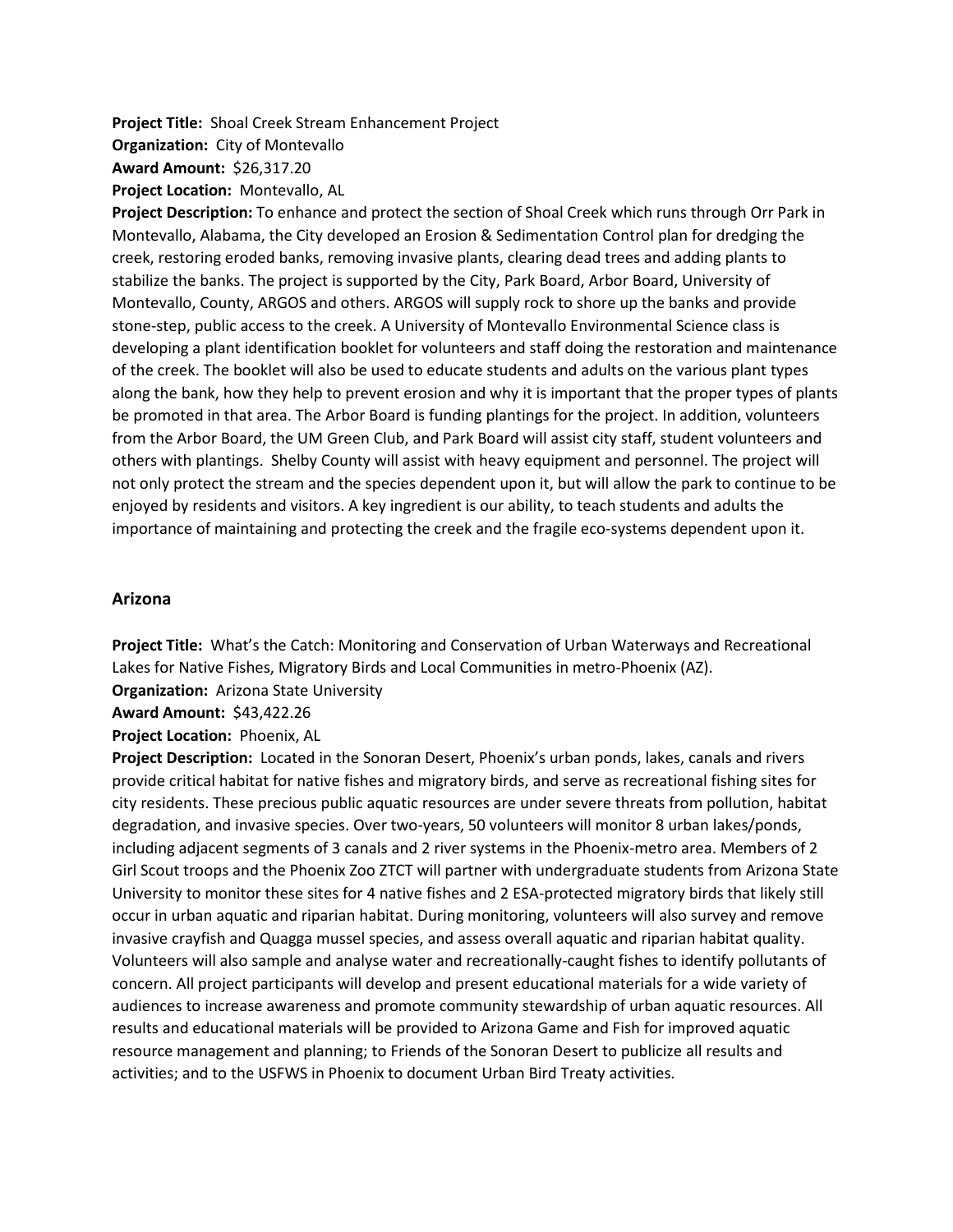# **California**

**Project Title:** Rainbow Trout Restoration Project for the Arroyo Seco of Southern California **Organization:** Arroyo Seco Foundation

**Award Amount:** \$50,000

**Project Location:** Los Angeles, CA

**Project Description:** Restoring native trout habitat in the Arroyo Seco of Southern California is a vital priority for the conservation of the species and the health of the Los Angeles River watershed. Prior to urbanization, the Arroyo Seco, a major tributary of the LA River, was home to Rainbow Trout Oncorhynchus mykiss and its anadromous cousin, the endangered Southern Steelhead Trout Oncorhynchus mykiss irideus. The 25 mile Arroyo canyon provided a corridor for the Steelhead to travel up the LA River from the Pacific Ocean to reach spawning grounds in the San Gabriel Mountains. Since then, two dams and ten miles of channelized stream have degraded habitat and impeded passage, but there are still native Rainbow Trout in the upper watershed. To address these challenges, the Arroyo Seco Foundation and its partners: Concerned Off Road Bicyclist Association, Pasadena Altadena Coalition of Transformative Leaders, Audubon Center at Debs Park, and Altadena Crest Trail Restoration Working Group will educate the public and enhance the habitat of the Arroyo Seco. The project will hold community meetings and volunteer events to restore the Arroyo Seco for trout. Volunteers will improve habitat, remove invasive plant species, conduct water quality testing, assess fish passage in the dams, and evaluate previous restoration efforts for native fish. An educational documentary and report will summarize community efforts to restore native trout habitat.

**Project Title:** Restoring Endangered Butterfly Habitat and Engaging Youth through Restoration Efforts in Milagra Ridge, San Mateo County

**Organization:** Golden Gate National Parks Conservancy

**Award Amount:** \$32,791

**Project Location:** Milagra Ridge, San Francisco, San Mateo County, CA

**Project Description:** The purpose of the project is to improve habitat for the federally endangered Mission blue butterfly at Milagra Ridge by introducing new nectar and host plants that are resistant to the fungal pathogens that threaten the species. This project will work with partners to lead Oceana High School students in collecting seed, propagating host and nectar plants, planting, caring for, and monitoring the survivorship of lupine host plants. This project is of great importance because the park will be launching a project in 2017 to reintroduce Mission blue butterflies to Milagra Ridge. Diversifying the host plant base will ensure that safe and suitable habitat exists in which the newly translocated butterflies can thrive.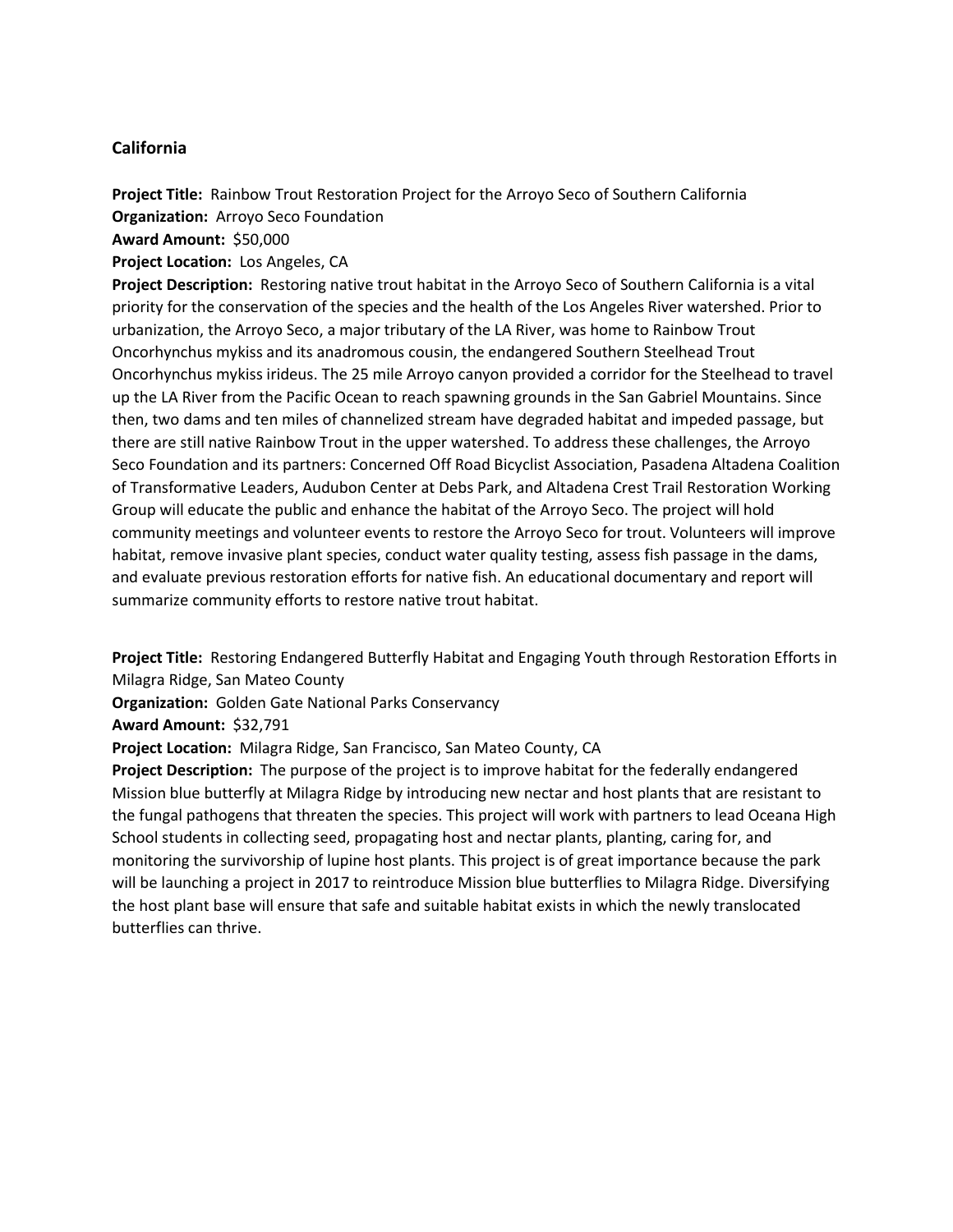### **Colorado**

**Project Title:** Urban Refuge Partnership with Denver Natural Resources at First Creek - DEN Open Space **Organization:** City and County of Denver

**Award Amount:** \$50,000

**Project Location:** Denver, CO

**Project Description:** The Denver International Airport (DIA) and the Rocky Mountain Arsenal National Wildlife Refuge (RMANWR) share a common boundary. There is an area of land between the airport's main road (Pena Bouldevard) and RMANWR. This area has long been underutilized as Open Space and has received very little attention, but it provides a valuable buffer to RMANWR and receives substantial visitor use from the nearby Montbello and Green Valley Ranch communities. An eight foot fence separates RMANWR from the Open Space property and from the First Creek Trail. In July 2014, Denver Mayor Michael Hancock announced that Denver Parks & Recreation (DPR) would restore nearly 200 acres of habitat located between Pena Boulevard and the Rocky Mountain Arsenal National Wildlife Refuge (RMANWR). This property has been designated as First Creek - DEN Open Space. Since then, DPR staff have removed large amounts of trash and debris, began intensively managing noxious weed infestations, and constructed a new parking lot located at the southern end of the property. In addition, a non-motorized trail was recently constructed along First Creek that will connect a new transit station to the Buckley Road Trail. We will utilize youth corps and partners to (1) Remove approximately one mile of U.S. Army perimeter fencing; (2) install an addition to the existing First Creek trail; and (3)aggressively manage noxious weeds and seed native grass species.

**Project Title:** 2017 Institute for Environmental Solutions (IES) Wheat Ridge Greenbelt Restoration and Environmental Education Network (GREEN) Project

**Organization:** Institute for Environmental Solutions

**Award Amount:** \$23,320.50

**Project Location:** Denver, CO

**Project Description:** GREEN is a sustainable pilot education and environmental improvement project. Its goal is to implement a hands-on ecology science program for at-risk, seriously emotionally disabled elementary students, while reducing stormwater runoff and erosion along Clear Creek and improving the ecology of the Wheat Ridge Greenbelt (Wheat Ridge, CO). Students, educators, and parents from Kullerstrand Elementary School's Teaching Responsibility and Independence with Learning Supports (TRAILS) Program, employees from Wheat Ridge Parks and Recreation Department, and community members will attend workshops and a planting day where 50 native trees and 100 native shrubs and grasses will be planted in the Greenbelt.

GREEN has three conservation outcomes: reduce stormwater runoff and erosion; increase the tree canopy and diversity of vegetation in the Greenbelt; and design and implement a 3-year maintenance program. GREEN has three education outcomes: plan and implement 2 in-class workshops for; plan and implement an educational planting day that brings workshops to life; and create a pilot education program that can be repeated yearly. The final objective is to evaluate the project and create a final report and project video.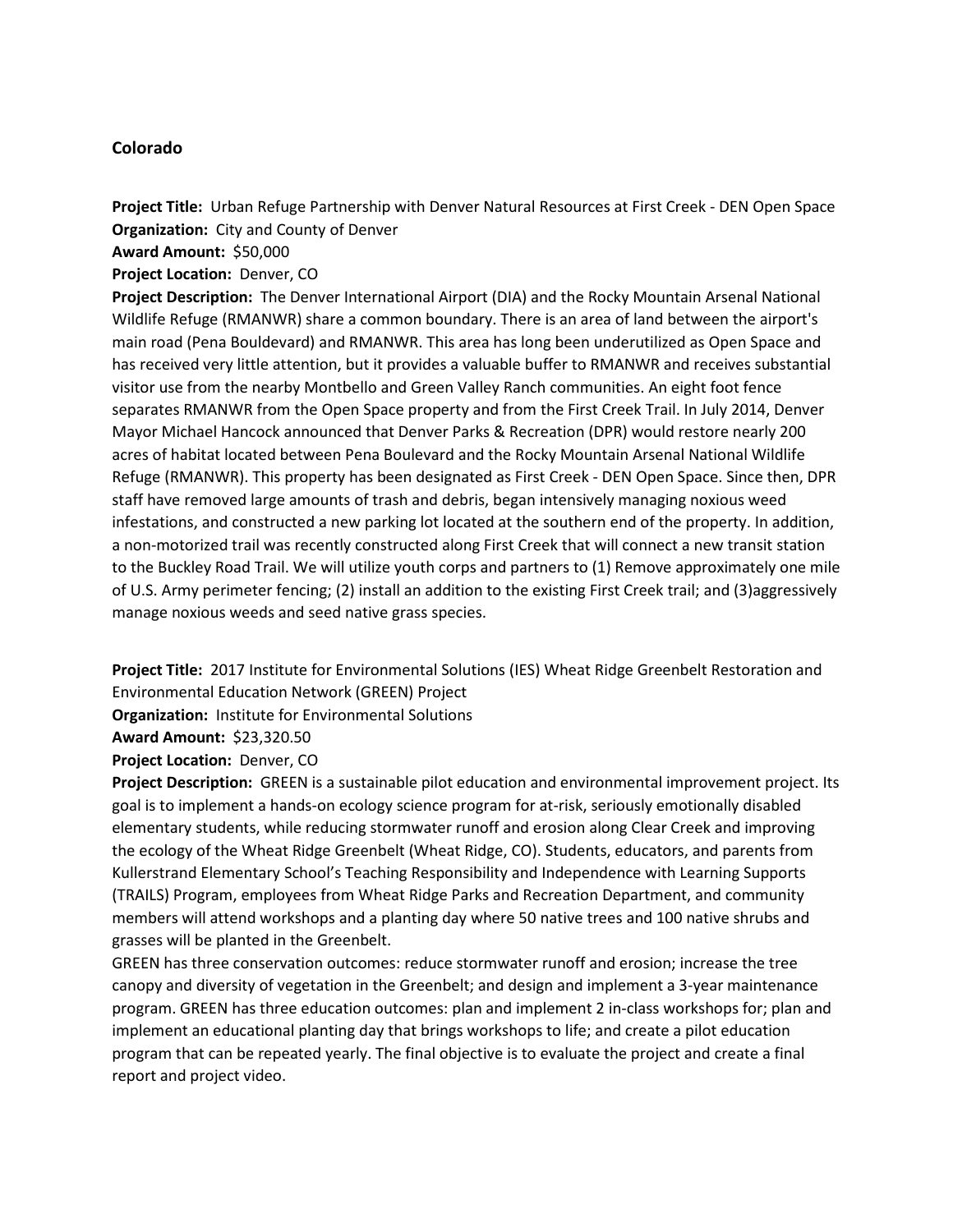GREEN project partners include: Wheat Ridge Parks and Recreation Department, Kullerstrand Elementary School, architectural firm DesignWorkshop, the Sierra Club, Wheat Ridge Girl and Boy Scout Troops, and the Colorado State Forest Service.

**Project Title:** Community Environmental Stewardship Program: Actively Engaging Youth and Adult Volunteers in the Hands-on Protection of Treasured Natural Landscapes in Southern Colorado **Organization:** Rocky Mountain Field Institute

**Award Amount:** \$30,000

**Project Location:** El Paso and Saguache Counties, CO

**Project Description:** The objective of this grant is to request support for Rocky Mountain Field Institute's (RMFI) Community Environmental Stewardship Program, which empowers local volunteers to play a hands-on role in the conservation and stewardship of public lands and open spaces in Southern Colorado and the Pikes Peak Region. Each year, this program actively engages and educates an average of 2,300 youth and adult community volunteers who contribute over 25,000 hours toward the protection of public wildlands, ultimately helping build stronger and more resilient communities, promote an active and healthy lifestyle, protect and restore watersheds, train the next generation of environmental leaders, and cultivate and foster an ethic of environmental stewardship and responsibility. On-the-ground stewardship projects include the closure and restoration of social trails, trail construction and maintenance, removal of noxious species, erosion control, and environmental restoration projects.

# **Connecticut**

**Project Title:** GreenSkills Training to Benefit the Urban Watershed and Tree Canopy of New Haven, CT **Organization:** New Haven Urban Resources Initiative

**Award Amount:** \$28,714.05

# **Project Location:** City of New Haven, CT

**Project Description:** Through a strong partnership with City government, URI has had a sole source contract with New Haven Parks to plant trees in the public domain since 2010. URI has leveraged this opportunity to teach green job skills to vulnerable populations while simultaneously meeting the tree planting target through a program called GreenSkills. The program is based on partnerships with two local high schools (Common Ground and Sound School) and EMERGE (a re-entry program for exoffenders) to provide training in urban forestry to high school students and adult ex-offenders through the planting of the City's trees. URI hires Yale F&ES graduate students to lead the crews by way of providing their clinical training in urban forestry. Most of the trees are requested by New Haven residents who commit to watering the trees weekly.

Through this grant, URI will partner with the City, schools, and EMERGE to plant 500 trees and maintain 17 bioswales as a vehicle for training 12 adult ex-offenders and 36 teens in valuable urban forestry and green infrastructure maintenance skills. URI will create GreenSkills training manuals and materials tailored to different audiences. URI will partner with Yale F&ES to use school and student resources to create new training videos. The training materials and/or videos will cover the following topics: pruning;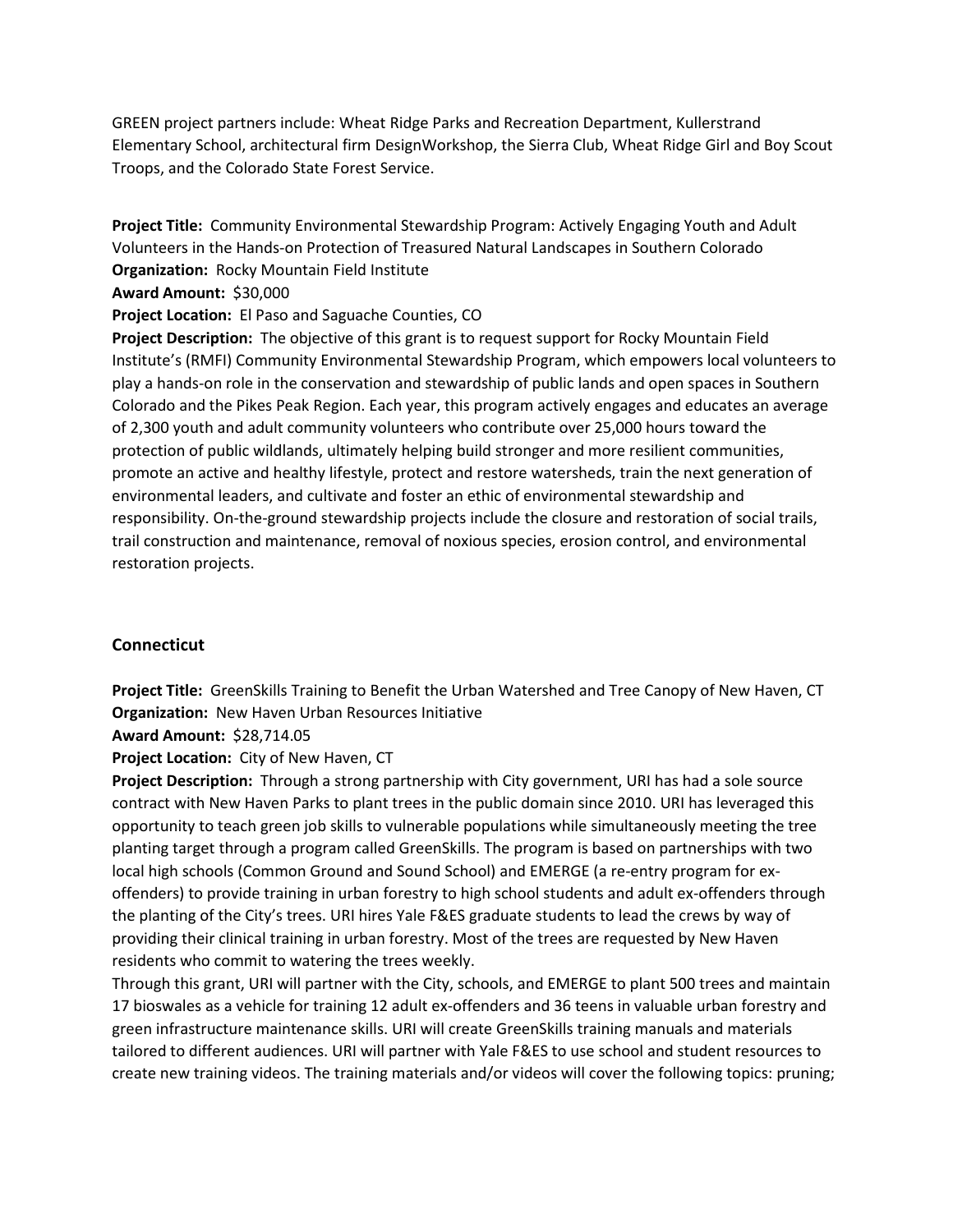tree identification; bioswale maintenance; tree planting; site surveying and species selection. Some will be produced in Spanish.

**Project Title:** Expanding Urban Oases in the New Haven Harbor Watershed: Community-based Land Stewardship to Benefit Waterways, Wildlife, and Human Health

**Organization:** National Audubon Society, Inc.

**Award Amount:** \$49,996.67

**Project Location:** City of New Haven, CT

**Project Description:** "Expanding Urban Oases in the New Haven Harbor Watershed," a designated Urban Wildlife Refuge Partnership Project, employs a transformational model of community-based urban land stewardship. This partnership of 11 organizations—NGOs, universities, and federal and municipal agencies—engages multiple stakeholders in restoration of urban green spaces to improve watershed health, provide quality bird habitat, and address critical community needs in the most underserved, overburdened neighborhoods of greater New Haven. Using a GIS decision tool developed with input from community members, we identify hotspots for migrants and watershed health that will help local residents gain equitable access to natural resources. The project will enhance this tool by incorporating data from EJSCREEN, EPA's environmental justice screening and mapping tool. In addition to work with schools, parks, land trusts, and universities, the partnership will engage homeowners in transforming their yards into healthy habitats through a "Plant It Native" campaign. The project will also expand into neighboring Hamden, building a larger-scale urban refuge partnership. This project will result in: 16 acres of enhanced habitat; IBA plan for 425 acres; 3500 people engaged via outreach; 3500 students with outdoor learning experiences; 1000 students in the Schoolyard Habitat program; 50 teachers trained; 900 volunteers restore habitat; 30 citizen scientists and 26 students employed; and 200 homeowners participate in Plant It Native campaign.

# **District of Columbia**

**Project Title:** Partnership for Anacostia River Restoration and Urban Bird Education (DC) - a continuation **Organization:** Earth Conservation Corps **Award Amount:** \$49,987.88 **Project Location:** Along the Anacostia River in Washington DC **Project Description:** DC based partners will continue their passionate work together that has been created through their current grant program with NFWF. This diverse coalition will work together to build upon their efforts to make a further substantial and long-term impact on our community. The project will engage wards 6,7 and 8 and address the Anacostia river's degraded wetlands by increasing the natural shore line area at Diamond Teague Park by 8500 square feet. Partners will train corpsmembers on important workforce development through water quality sampling and be able to make recommendations based on data collected and will engage 60 members of the community through the program, engage more than 60 students and create critical habitat through the chimney swift program and wood duck box monitoring, conservation education through nature walks, live bird of prey demonstrations and osprey and eagle tracking programs, and will engage 200 volunteers in service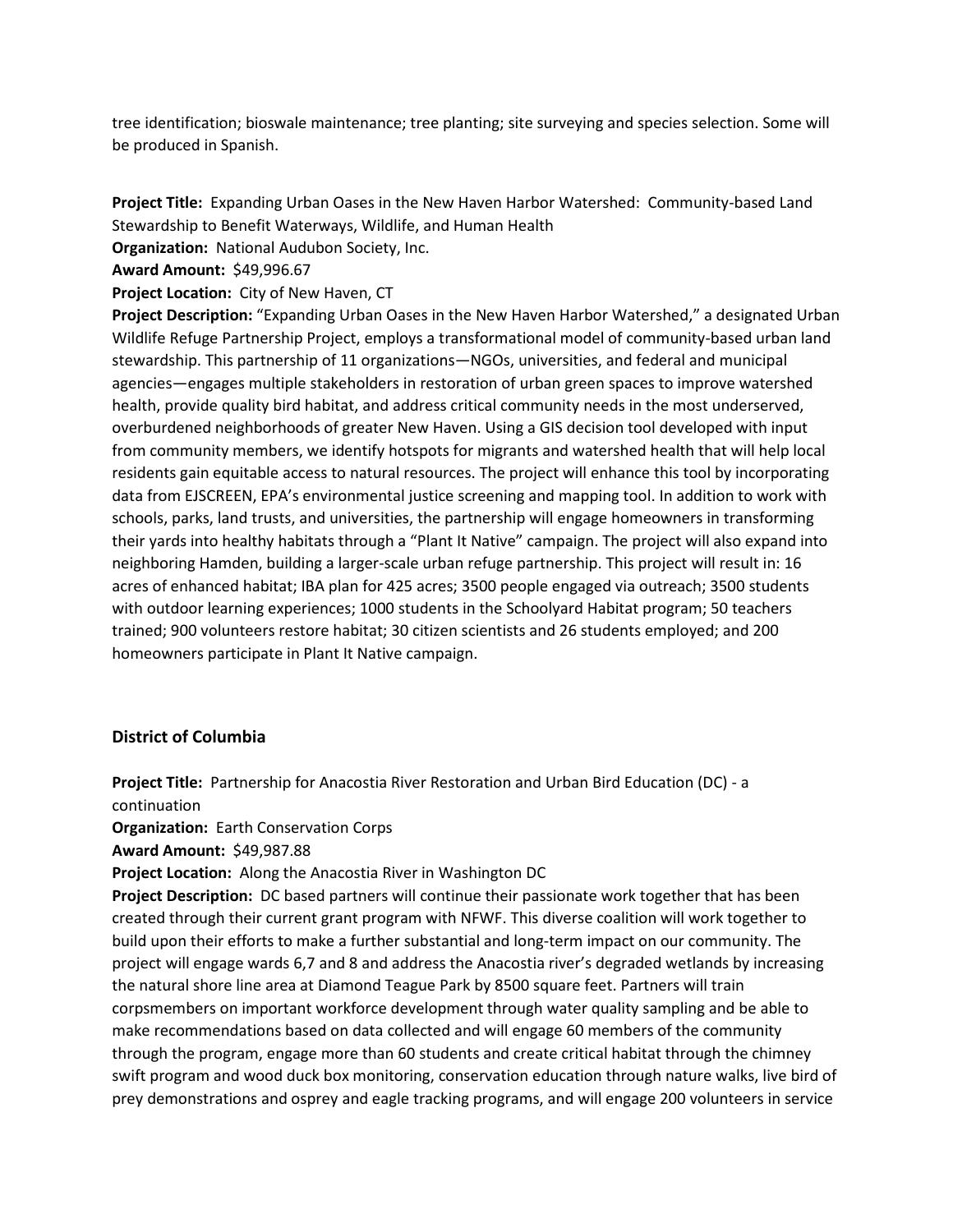events in Anacostia river restoration throughout the duration of the grant period. A highlight is also going to be the second annual ward 6 bird count. An annual bird count has been taking place at Brent Elementary for six seasons. Through funding from this project the team will be able to grow its vision of opening up the count to all ward 6 schools. Giving young Washington DC residents a chance to learn about conservation and nature in their unique urban environment.

### **Florida**

**Project Title:** Apple Snail Adoption Program (ASAP)- Teaching Youth About The Effect of Invasives On Natural Ecosystems

**Organization:** Florida Atlantic University

**Award Amount:** \$48,419.93

**Project Location:** Palm Beach County, FL

**Project Description:** ASAP will promote environmental stewardship, conservation, restoration and education targeting the following outcomes: 1.) The creation of an Elementary School curriculum, consisting of 10 lessons based on the Florida Apple Snail to explore the following: the consequences of introducing invasive and exotic species into natural systems; the interconnectedness of all living things and the importance of protecting natural resources, especially fresh water; the understanding of the food chain and food webs and the impact of anthropogenic activities on them; the intrinsic rewards of giving back to nature as opposed to taking from nature; and the introduction of Science, Technology, Engineering and Mathematics (STEM) associated with restoration science to younger students, particularly urban youth from historically underserved populations; 2.) The restoration of aquatic wetlands designed to enhance water quality, remove invasive species and support Native Florida Apple Snail populations; 3.) The propagation of Florida Apple Snails in local elementary classrooms throughout South Florida; and 4.) Quality field experiences to release snails, restore wetlands, assist in water sampling, and participate in species population counts (i.e. Bird Counts).

Partners include, ARMLNWR, Grassy Waters Preserve, Local Schools, Harbor Branch Oceanographic Institute, Palm Beach County Parks Department, and the Institute for Regional Conservation(see Partner Chart in full proposal).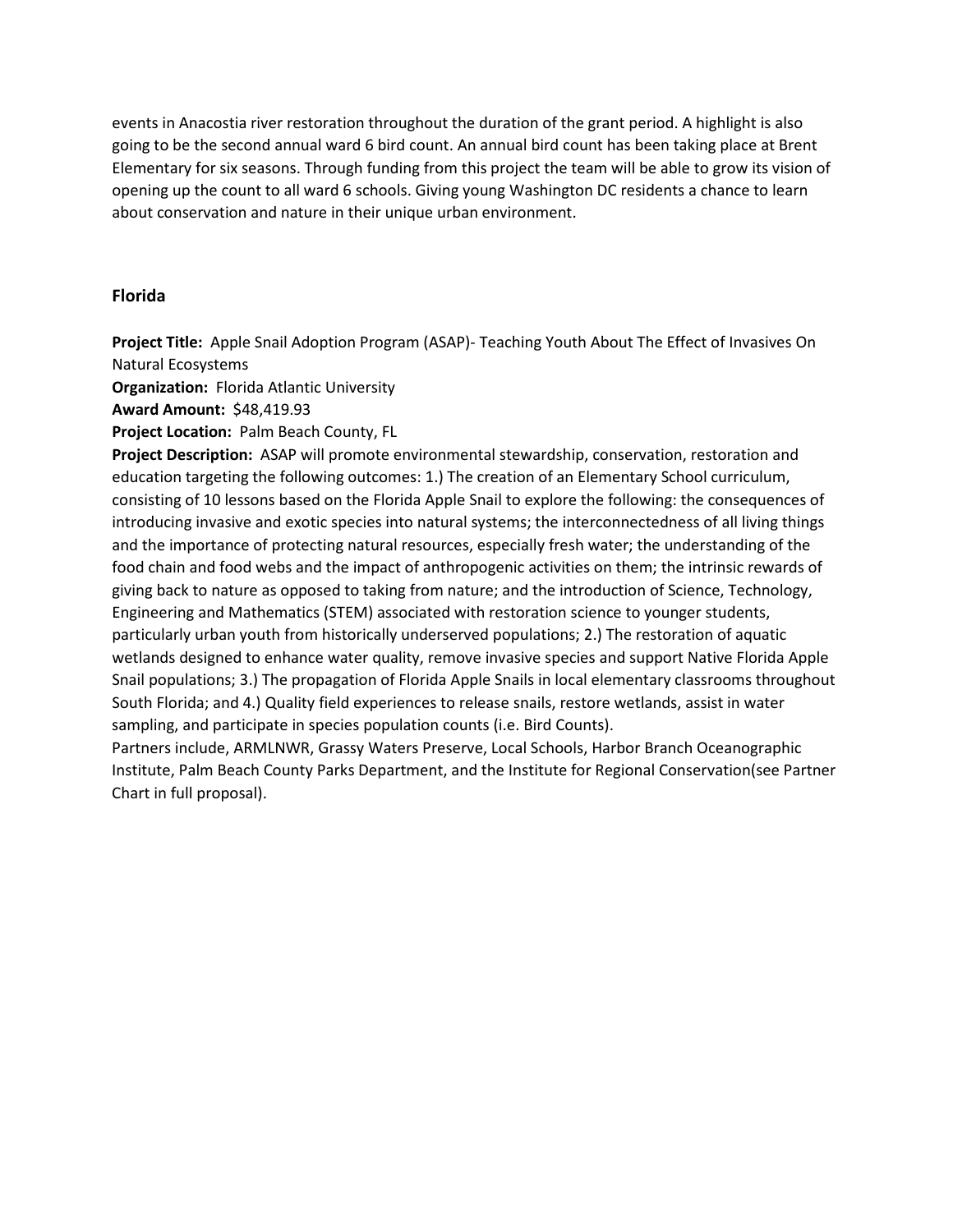**Project Title:** Restoring Oyster Reefs in Choctawhatchee Bay through Community Stewardship (FL) **Organization:** Northwest Florida State College Foundation, Inc.

**Award Amount:** \$39,992.37

**Project Location:** Choctawhatchee Bay, Okaloosa and Walton Counties, FL

**Project Description:** Choctawhatchee Basin Alliance of Northwest Florida State College (CBA) will partner with city municipalities, service organizations, local seafood restaurants, school districts, marinas and public grantors to target the decline of oyster habitat in Choctawhatchee Bay. As in estuaries worldwide,the oyster population in the Choctawhatchee Bay is imperiled due to habitat degradation. Together partners will address this by restoring 1 acre of oyster habitat through the construction of an oyster reef at the Bluewater Bay Marina and the construction of an oyster reef at the City of Valparaiso's fishing pier. Reefs will be built from recycled shell collected from local restaurants and will be bagged and placed through volunteer events. CBA will enhance these oyster reefs with living oysters grown through two forms of community involvement—1) Choctawhatchee Oyster Gardeners and 2) Spat On! Youth Outreach. These two programs will harness 300 trained stewards to move their matured oysters to stated restoration sites during Move Your Mollusk community events.

**Project Title:** Coastal Habitat Restoration in NE Miami Dade County **Organization:** Museum of Science, Inc. dba Miami Science Museum

**Award Amount:** \$25,639.12

**Project Location:** Miami, FL

**Project Description:** MUVE (Museum Volunteers for the Environment) is a volunteer-based restoration project based at the Patricia and Phillip Frost Museum of Science. MUVE will work with Oleta River State Park, Miami-Dade County, Miami-Dade College, FedEx volunteers and volunteers representing local schools to restore 1.48 total acres of tropical hardwood hammock habitat near Oleta River State Park, in northeast Miami-Dade County. MUVE will engage 300 volunteers over a year who will will mechanically remove residual invasive exotic plants and replant 400 trees and shrubs, all native to the tropical hardwood hammock biome. Further, teams of volunteer citizen scientists will employ a series of monitoring protocols to determine the effectiveness of the restoration efforts based on native wildlife surveys that determine whether native flora and fauna are returning to the site post restoration.

### **Georgia**

**Project Title:** Enota Park and Proctor Creek Restoration

**Organization:** Trees Atlanta, Inc.

**Award Amount:** \$49,796

**Project Location:** Enota Park is located just south of I20 in Southwest Atlanta. It is bound by I20 to the north, Enota Place to the west, Lucile Avenue to the south and Atlanta BeltLine's Westside Trail to the east.

**Project Description:** The focus of our project is the 12 acre site called Enota Park located in southwest Atlanta along the future Atlanta BeltLine Westside Trail (currently under construction). Enota Park includes one of 3 major headwaters for Proctor Creek, which manages a watershed of over 60 acres. The park includes approximately 600 feet of open channel creek.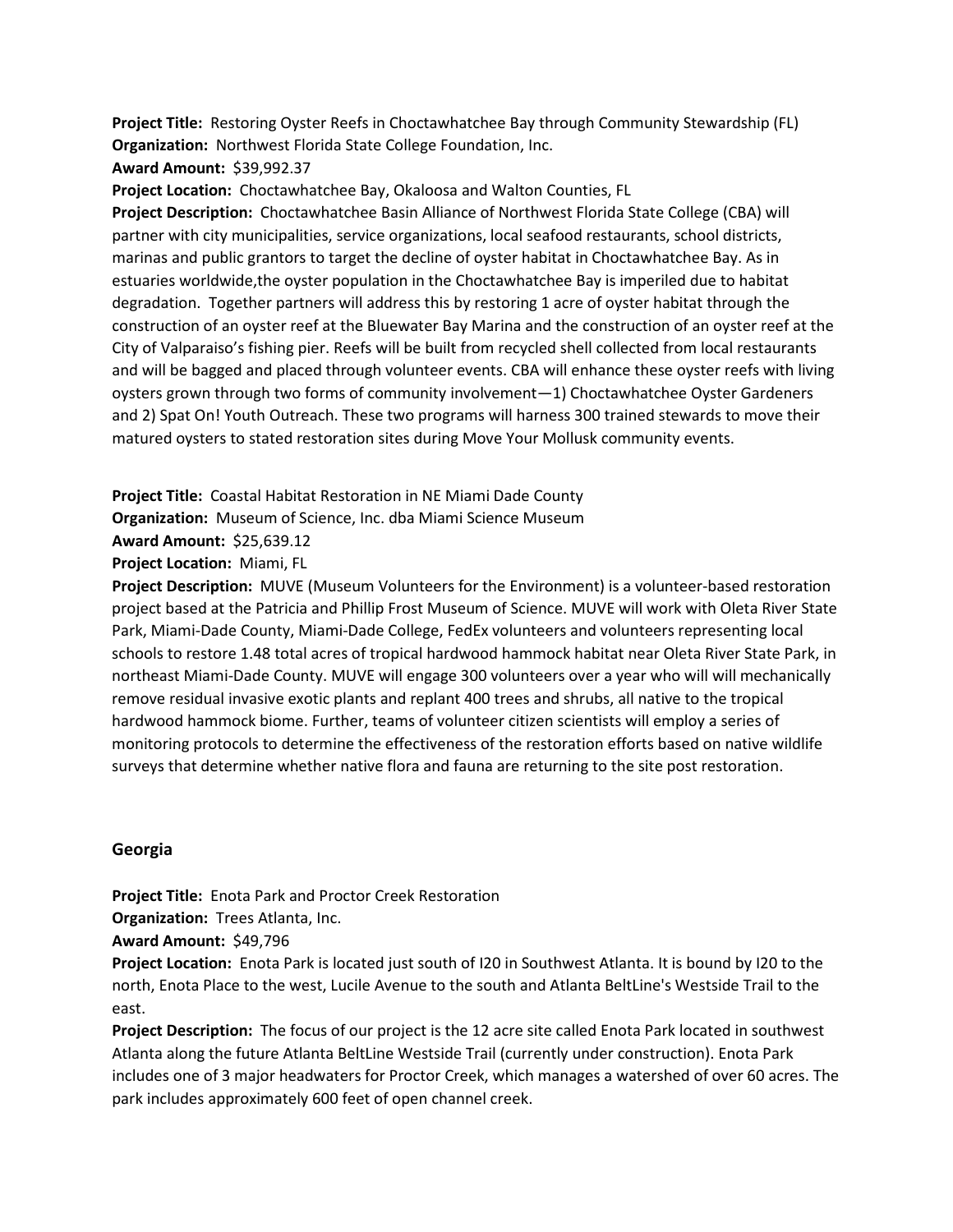Mature hardwood trees, which cover much of the site, are considered a significant asset particularly because they represent a historic grove in a part of the city where tree canopy is spotty. They also provide a buffer to the adjacent I-20 highway which is a border to the north. Unfortunately, invasive species have overtaken much of the area, including high concentrations of privet, kudzu and English ivy. Working with key partners, Trees Atlanta seeks to remove 6 acres of invasive species and trash, replant native species to stabilize slopes and streambanks prior to the full buildout of the park, and highlight the project through adult and youth education programming. In addition, Atlanta BeltLine Inc. will work on a redesign of the portion of Proctor Creek that flows through the site and complete a full park design. Each of the restoration elements have been outlined in the Atlanta BeltLine Subarea 1 Master Plan, a comprehensive park vision completed in 2010. This project capitalizes on the proximity and timing of the Atlanta BeltLine Westside Trail (Enota Park Portion) project set for completion by the end of 2017.

#### **Project Title:** Proctor Creek Rain Garden Partnership

### **Organization:** Emerald Corridor Foundation

#### **Award Amount:** \$49,940

**Project Location:** Proctor Creek Watershed is a 16 square mile part of the City of Atlanta, Georgia, that stretches west from downtown to the Chattahoochee River through 32 neighborhoods. This project will focus on protecting a central tributary in the Oak Grove Neighborhood near Pierce Avenue.

**Project Description:** The Proctor Creek Watershed was designated by the federal government as an Urban Waters Federal Partnership site in recognition of the complex and severe issues that impact this urban area. Proctor Creek is notorious for flooding and has over the years created housing abandonment and dislocation of surrounding communities. Sewage contamination in the creek occurs and large volumes of stormwater rush over impervious surfaces carrying trash and pollutants into the creek. Stormwater has caused erosion and in some areas has flooded streets and homes. The proposed restoration effort will form a demonstration project showcasing how green infrastructure and land stewardship are tools for urban watershed restoration and conservation. A rain garden will be constructed using native vegetation and drainage techniques that will demonstrate how to restore ecosystem function to an upper riparian buffer zone. The rain garden will restore habitat, support natural hydrology, and reduce stormwater runoff flows. It will also serve as a demonstration model, providing an opportunity to educate on the role of buffer zones in healthy urban watersheds. Partners in this effort aim to introduce the site and its concepts to the broader Proctor Creek community. Partners will use the site as an educational field-demonstration tool with interpretive signage, and link it to an established community engagement and capacity building program designed and led by the Proctor Creek Community Partnership.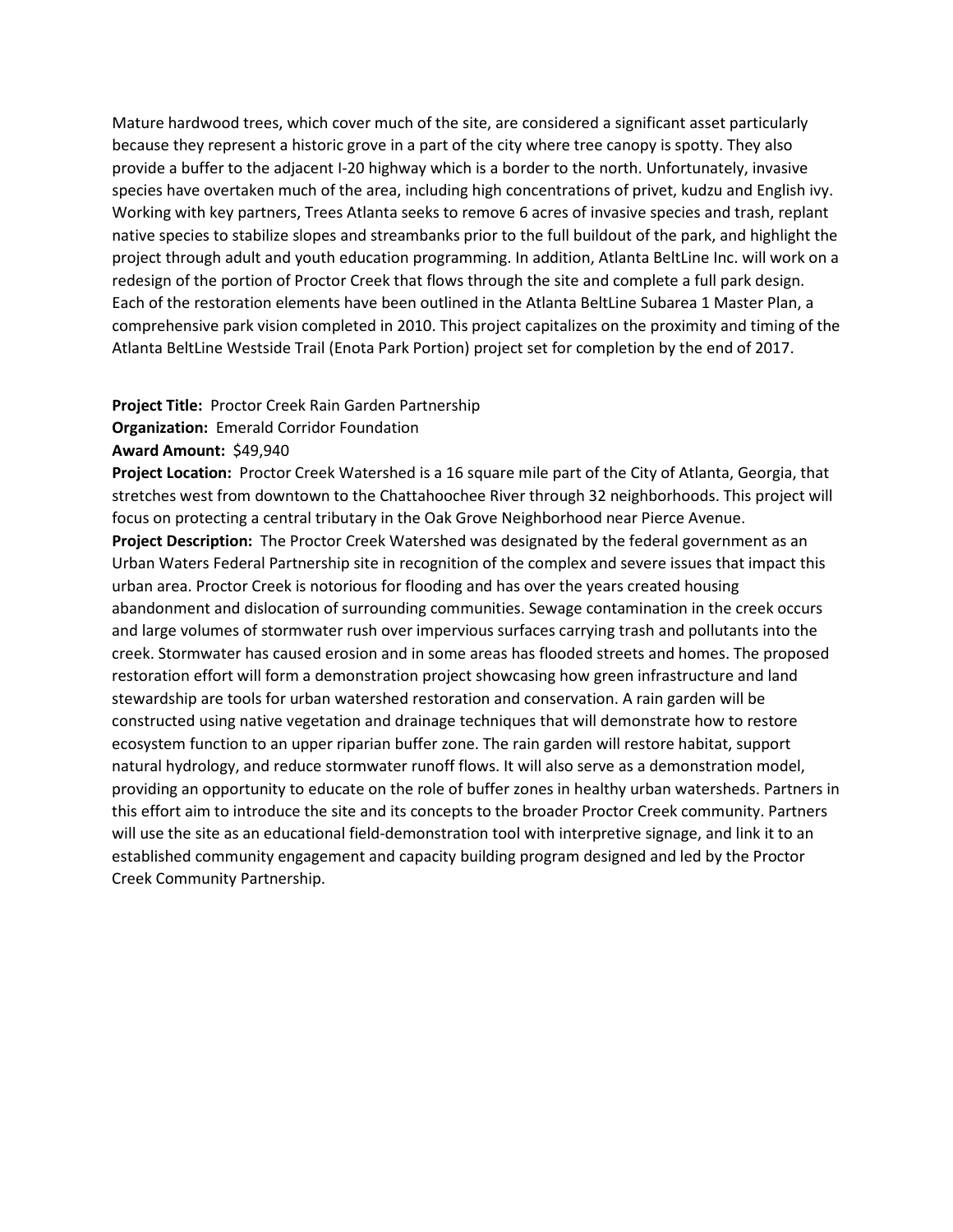**Project Title:** Restoring Bird-friendly Habitat in Peachtree Creek Watershed **Organization:** Atlanta Audubon Society

### **Award Amount:** \$35,554.78

**Project Location:** The project work will take place in two locations: Deepdene Park located within DeKalb County, one of Atlanta's seven Olmstead Linear parks along Ponce De Leon Avenue; and Friendship Forest located in the City of Clarkston, also located within DeKalb County along Ponce de Leon Avenue.

**Project Description:** According to the State of the Birds Report (2014) and the Audubon Climate Report (2014), common bird species are in steep decline. Atlanta Audubon will create two urban, bird-friendly communities, areas where the needs of birds and people meet, using a scale-able model we developed to address both areas of local conservation and education. With local, state, and national partners, Atlanta Audubon will restore bird habitat in the urban watershed of Peachtree Creek and begin regular inventory of birds from which more informed conservation decisions can be made. As a USFWS Urban Bird Treaty City, our project goals align with this program's objectives to (1) protect, restore, and enhance urban/suburban habitats for birds, (2) educate and engage citizens in monitoring, caring about, and advocating for birds and their conservation, (3) foster youth environmental education with a focus on birds, (4) manage invasive species to benefit and protect birds, and (5) increase awareness of the value of migratory birds and their habitats. Atlanta Audubon will collect a year of bird data for each site, create a report of inventory methods, data analysis, and recommendations, remove invasive plants and install bird-friendly native plants on 15 acres, engage 125 community volunteers, and educate 500 people of various ages. This project will double our local impact on bird habitat, and contribute to the nationwide "bird sanctuary" being created through National Audubon's native plant initiative.

**Project Title:** Cay Creek Wetland Demonstration Landscape II (Liberty County, GA): Building Ecotones for Pollinators and People

**Organization:** Coastal WildScapes

**Award Amount:** \$40,000

**Project Location:** Cay Creek Wetland Park belongs to the City of Midway, Liberty County, Georgia. **Project Description:** Provide coastal community and visitors with a model for restoring wetland floral and faunal species diversity, with an emphasis on pollinators, at the intersection of natural communities and urbanized areas. Construction of a Wetland Demonstration Garden in a degraded wetland at Cay Creek Wetland Park is under way and was supported by a 2014 5 Star award. This project, phase II, focuses on improving numbers and diversity of native plants that provide host plants and nectar for pollinators (bees, butterflies, hummingbirds) in the demonstration garden site. The garden site represents the larger context of the "Ecotone" where natural communities are bordered by urbanized areas in this fast growing area of coastal Georgia, as it links the upland parking area to healthy freshwater wetlands that flow into salt marsh and a brackish tidal creek.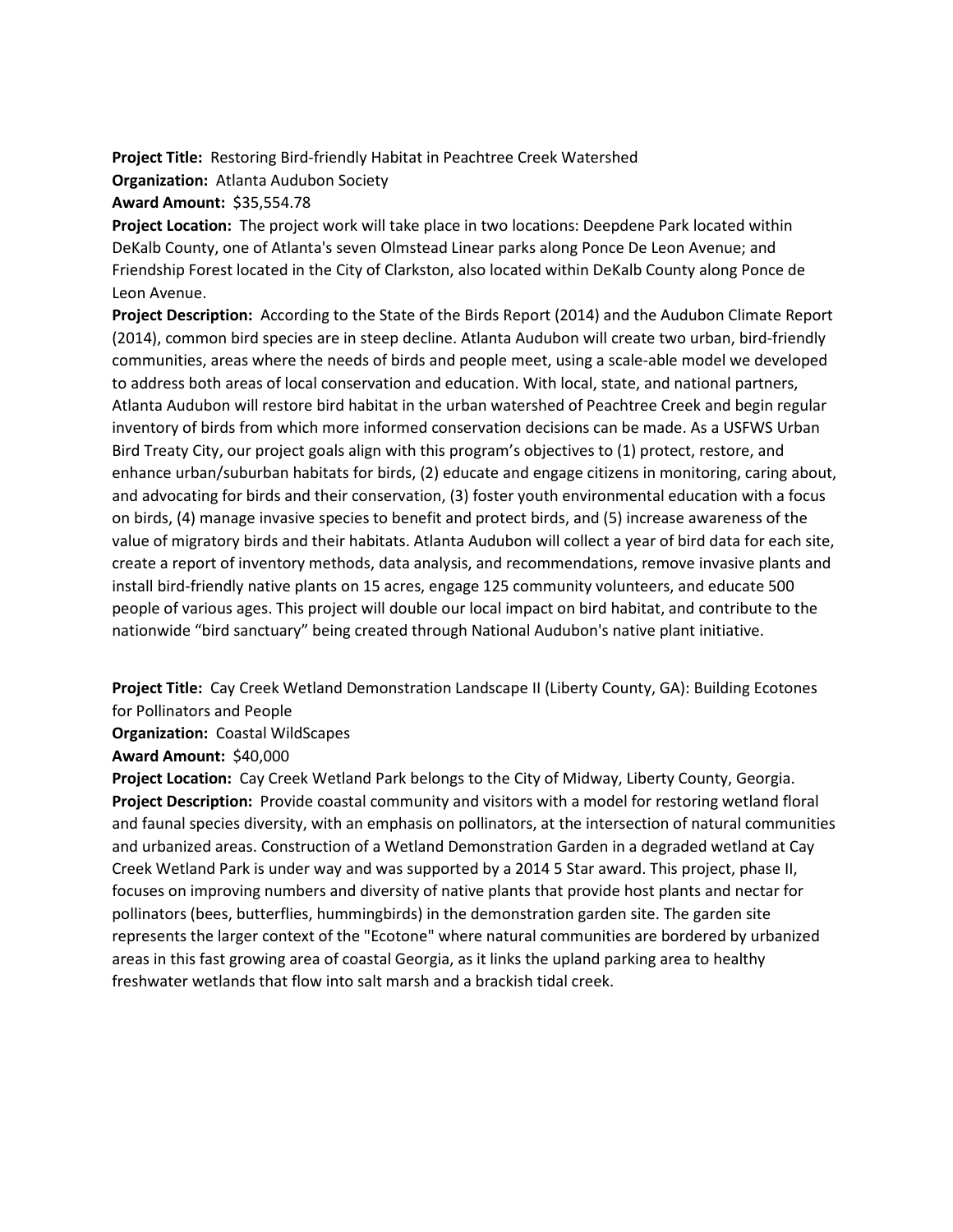**Project Title: Organization: Award Amount:** \$ **Project Location: Project Description:**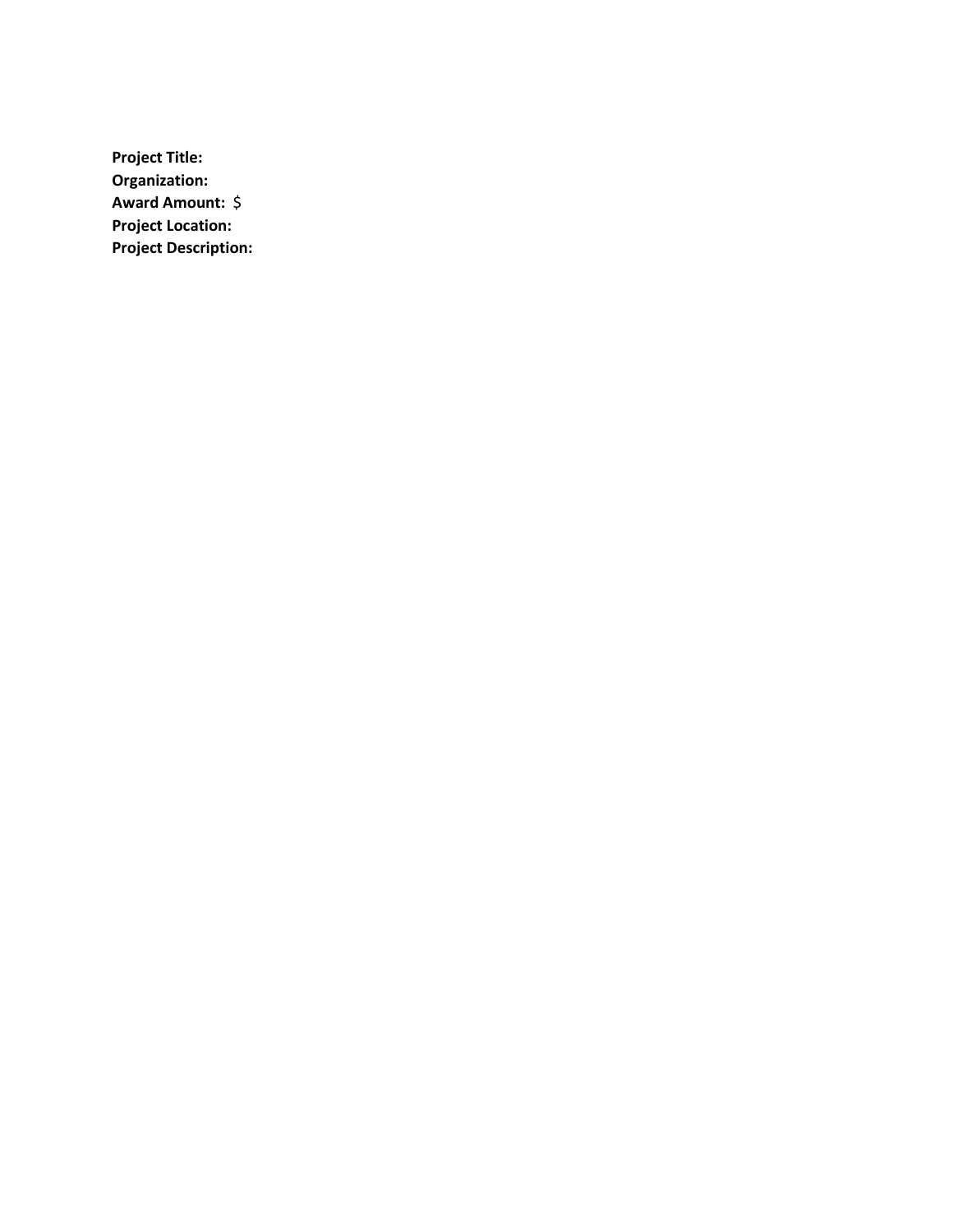### **Idaho**

**Project Title:** Lapwai Nature Park

**Organization:** Nez Perce

**Award Amount:** \$49,793.78

**Project Location:** The project site is located on the southeast edge of the city of Lapwai, Idaho, on the Nez Perce Indian Reservation in north-central Idaho.

**Project Description:** The Nez Perce tribe will partner with Idaho Fish and Wildlife, Lapwai School district, Culdesac School district, the University of Idaho, the Nez Perce Soil Conservation District, Northwest Indian College and the Clearwater Basin Conservation Corp. Building off of work completed in 2014, this second phase of the project will restore additional wetland areas and extending the interperative trail. The wetlands have been overrun by 18 species of noxious weeds and have been heavily impacted by past grazing activities. This project will work toward restoring a healthy wetland area will serve as an educational tool for local schools and has cultural importance for the Nez Perce People. Additionaly this project will re-vegetate riparian buffers providing shade to streams, resulting in cooler water temperatures, and will improve water quality and habitat to benefit multiple salmonid species used by the Nez Perce people for subsistence fishing. The specific project activities include eradicating five acres of invasive weeds; continuing weed managing on 7.5 acres initiated in phase one; restoring 0.25 miles of streambank; planting over 150 trees, 300 shrubs; educating over 950 tribal community members and over 450 nonmembers; engaging over 362 student volunteers to implement restoration measures; build an additional 1,800 feet of trail, install two foot bridges, create a beaver dam playground, and a wetland observation platform.

### **Illinois**

**Project Title:** Little Prairie on the Campus- Prairie Restoration on UIC's West Side

**Organization:** University of Illinois at Chicago

**Award Amount:** \$36,657.03

**Project Location:** The University of Illinois campus is situated on approximately 240 acres on two sites just southwest of downtown Chicago.

**Project Description:** *Little Prairie on the Campus* is located on the West side of the University of Illinois at Chicago campus, in the Chicago River North Branch watershed. It engages five external partners and one internal partner. One quarter acre of prairie will be restored by high school volunteers, UIC interns and others led by a Biological Sciences prairie restoration expert. Signage at the site will be visible to thousands of UIC staff, visitors, and hospital patients. The UIC interns will be trained and gain hands on experience in restoration activities. Undergraduate interns will work with a UIC professor to expand the campus storm water management plan, Urban Transformations, to the west and south portions of campus. UIC project managers will learn about natural plantings management, understanding benefits of green infrastructure, and how to incorporate these into campus planning. The program expands UIC's capacity and engages new and existing partners.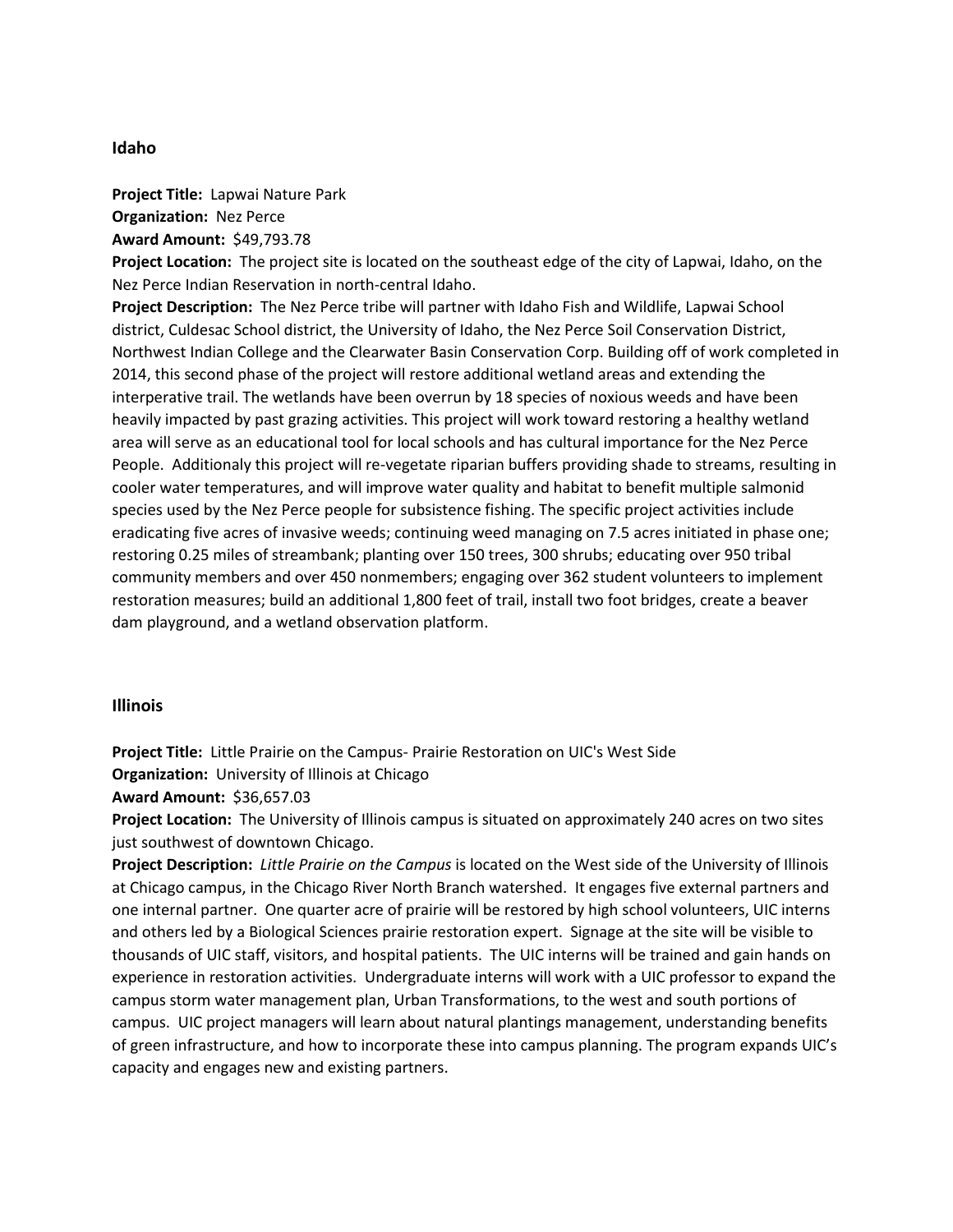### **Indiana and Ohio**

**Project Title:** Mill Creek Healthy People/Healthy River Program **Organization:** Groundwork Cincinnati/Mill Creek

**Award Amount:** \$37,500

**Project Location:** 1) Multiple sites within the Mill Creek riverine-riparian corridor, in the Lower Mill Creek Watershed, located in the City of Cincinnati. 2) Muscatatuck National Wildlife Refuge located near Seymour Indiana.

**Project Description:** The proposed program will engage 860 middle & senior high school students & 100 adult volunteers in restoring a total of 17 acres of wetland & riparian habitat at Muscatatuck Wildlife Refuge in Indiana & within the Mill Creek riverine-riparian corridor in Cincinnati. Groundwork will use the Lower Mill Creek Watershed as a living laboratory for teaching youth about their urban environment. Green Team youth will go on fieldtrips for stream surveys & water monitoring & will participate in service learning fieldwork at the chosen restoration sites. Students will participate in a Mill Creek Student Congress & Green Career Fair. Conservation & restoration fieldwork will include preparing sites, removing invasive species, planting native hardwood trees, & planting edibles to provide food & habitat for diverse wildlife, including the Black-crowned Night Heron & the Indiana Bat. Groundwork will complete a restoration plan for an additional 30 acres of riparian habitat. USFS at Wayne National Forest & USFWS at Muscatatuck conservation professionals will visit Cincinnati twice for a total of 4 days each to train Groundwork staff, Green Team youth & volunteers. The USFS & USFWS staff will participate in the Student Congress/Green Career Fair. The USFWS will also provide training for 12 Green Team youth in Groundwork's summer employment program. Local partners: 3 property owners, Easter Seals Work Resource Center, Cincinnati Public Schools & education/environmental agencies.

#### **Iowa**

**Project Title:** Postville Public Private Partnership for Citywide Urban Conservation **Organization:** Resource Conservation and Development for Northeast Iowa, Inc. **Award Amount:** \$33,760.30

**Project Location:** At two strategic locations In Postville, Iowa, both in the headwaters of Williams Creek. **Project Description:** The stormwater runoff from the project areas flow into Williams Creek, which is a cold water trout stream and tributary to the Yellow River, Iowa's longest cold water trout stream. The Yellow River flows to the USFW Upper Mississippi Fish and Wildlife Refuge, through Yellow River State Forest once of Iowa's largest public forests as well as Effigy Mounds National Monument, Iowa's only National Monument. Given the significance of the surface waters associated with Postville's stormwater runoff and the challenges that the city has had with storm water runoff volume and water quality, public and private partners began working together in 2015 to identify opportunities to decrease storm water runoff and improve water quality and habitat through implementation of public and private stormwater BMPs at highly visibility, strategic locations in the community. Specific BMPs that will be undertaken in this project will restore 1.8 acres of stream and riparian habitat, and replacement of 0.55 acres of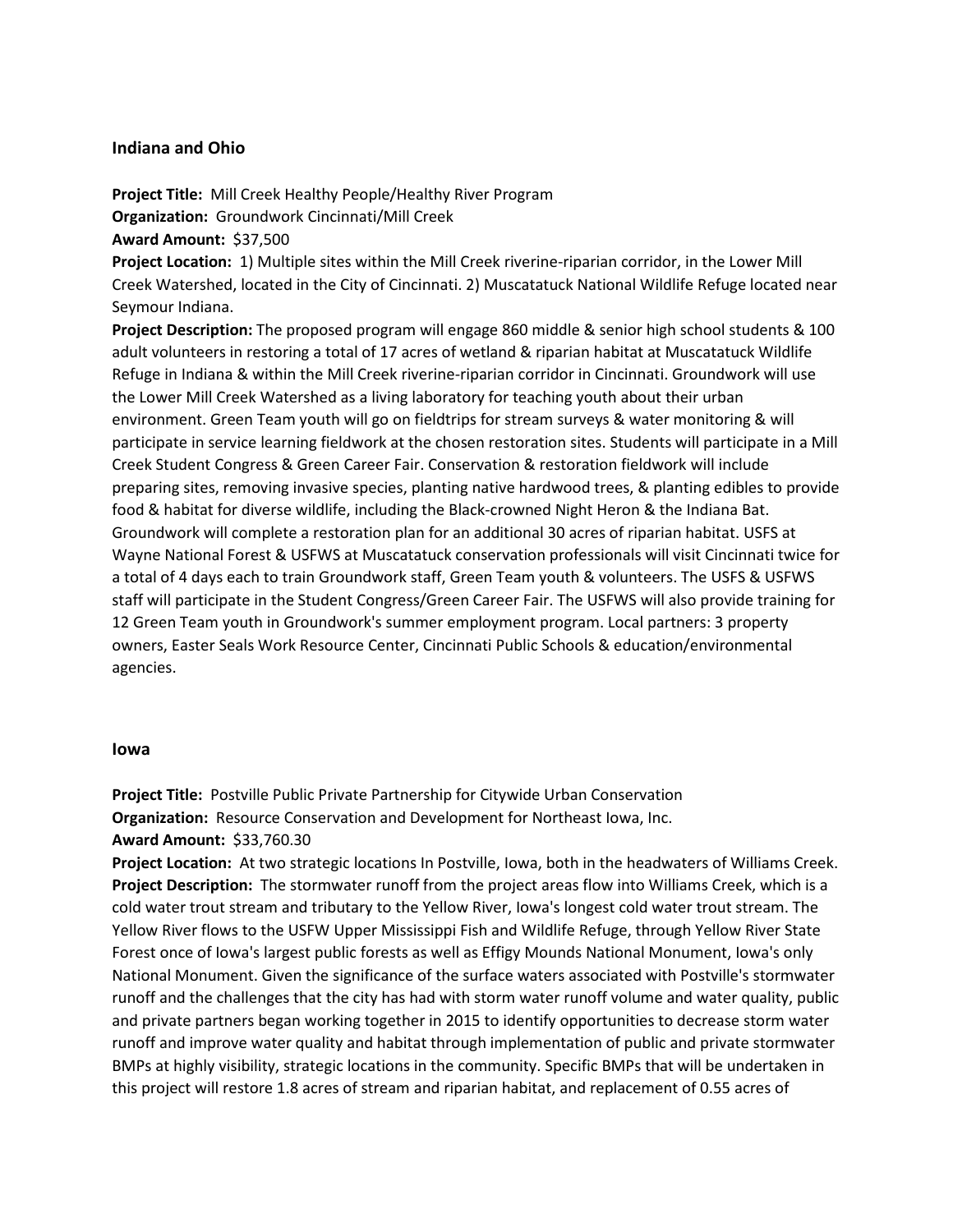impermeable parking areas and sidewalks with permeable pavers, an infiltration trench/bioswale, and native prairie and tree plantings. The project will also develop/install 3 bilingual kiosks. RC&D will partner with the City of Postville, IDNR Fisheries, IDNR State Revolving Loan Sponsored Projects Program, IDNR REAP, U Iowa College of Engineering, U Iowa Office of Outreach and Engagement, the Iowa Department of Agriculture and Land Stewardship, and the Turkey River Watershed Management Authority.

### **Kansas**

**Project Title:** Wetland Restoration at the Great Plains Nature Center, Wichita, KS **Organization:** Kansas Alliance for Wetlands and Streams

**Award Amount:** \$30,033.66

**Project Location:** The project is located within the boundaries of the Great Plains Nature Center in northeast Wichita KS.

**Project Description:** The Great Plains Nature Center has 20 years of experience providing opportunities to the public to learn about natural resources of the Great Plains Region, providing educational experiences that impart the importance of wise stewardship of natural resources, serving as a community resource for conservation and related informational materials, with emphasis on the importance of urban habitats to wildlife and people, serving as a resource for environmental education with school districts, youth organizations, colleges and universities, conservation organizations, and other groups and providing environmental educational services for and accommodate the physically challenged, senior citizens and other special needs groups. An existing wetland will be renovated through dredging and installation of a water control structure to provide enhanced management ability. The partnership will involve volunteers and staff who will be trained in restoration, monitoring and maintenance. The ability of GPNC to deliver wetland and habitat education, enhance habitat on the property will be improved, and the project will help implement two existing plans. GNPC is part of the Wichita park system and has prairie, woodland, lentic and lotic habitats within it, and this project will greatly enhance the lentic and prairie habitats immediately adjacent to the facility building, where they can be readily appreciated and explored by visiting students.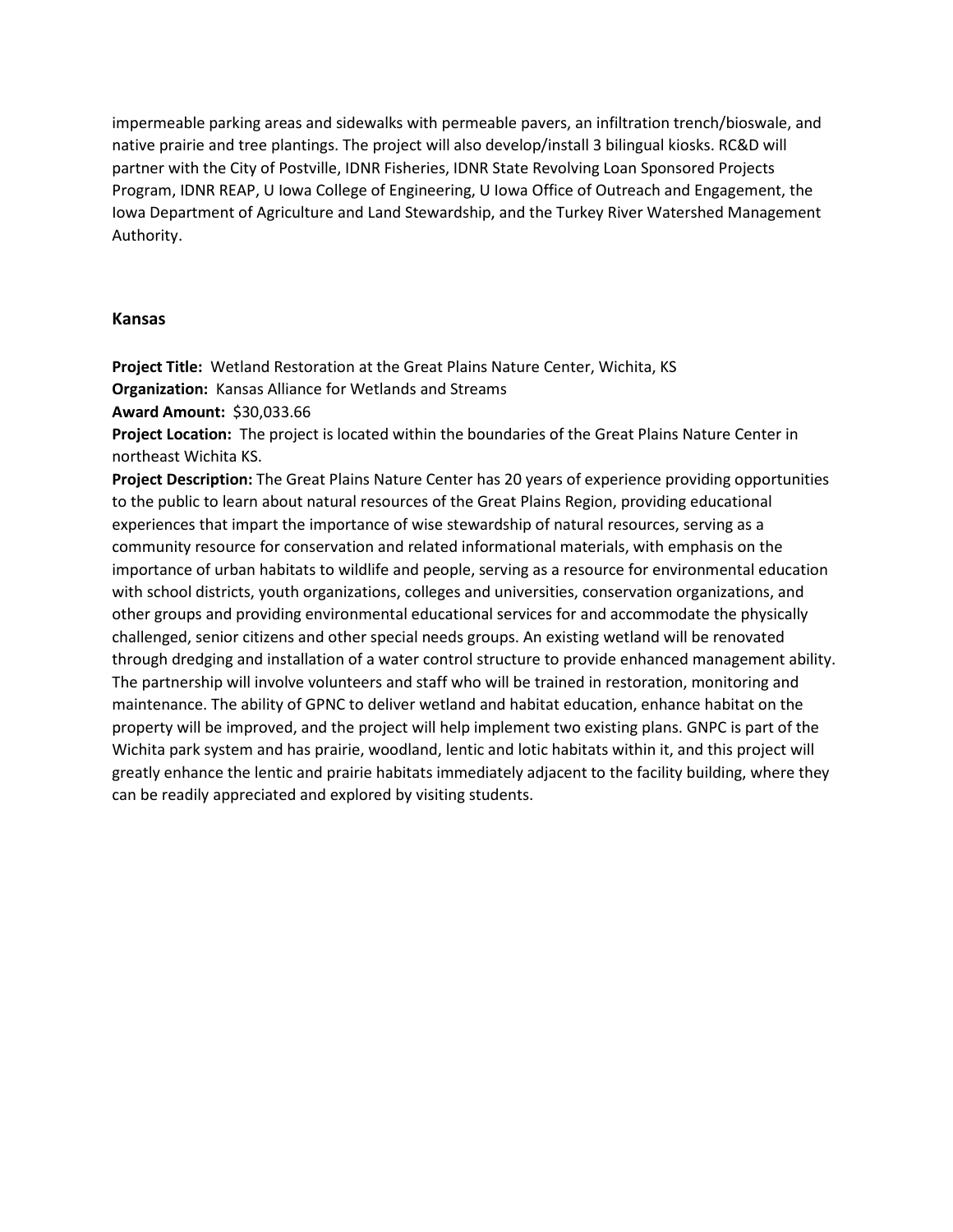### **Louisiana**

**Project Title:** The natural classroom: Sustainable restoration and monitoring of Bayou Duplanier, Baton Rouge, through community participation and curricula engagement by the adjacent Lee Magnet High School

**Organization:** The Water Institute of the Gulf

**Award Amount:** \$39,970.79

**Project Location:** The project location is 26 acres of wetland in Baton Rouge Louisiana on Lee Drive, along Bayou Duplanier. It is on the property of the newly constructed Lee Magnet High School (opening fall 2016).

**Project Description:** This project will deliver sustainable restoration and monitoring of 26 acres of urban cypress wetland in Bayou Duplanier, Baton Rouge, Louisiana, (on the new Lee Magnet High School Campus), using the wetland as a 'natural classroom'. The project will survey native and invasive plants as well as water quality and sediment, and fitting out of laboratory space for hydroponics growth, by students, of native wetland plants. Native trees and grasses will then be grown from seed and planted out (180 trees and 1080 grasses) into the Bayou. Prior to planting, invasive plant species will be removed from the 26 acre wetland (100 volunteers, through Forum35). All survey data will be compiled into GIS layers as baseline data, and a long term monitoring plan will be developed for new water quality sites (6). Students will be involved in all stages of the project (400 during the project and 300 per year post project), ensuring that the restoration efforts and wetland monitoring are sustained into the future (developed curricula activities). A scientific expert panel, including from Louisiana State University Ag Center, LSU College of Agriculture, US Forest Service, LA Department of Wildlife and Fisheries and Southern University Agriculture Department, will be facilitated by the Water Institute of the Gulf to ensure that restoration, monitoring and developed Lee Magnet High School curricula, are grounded in accurate and up to date science.

**Project Title:** Marsh Restoration for the Birds and Us

**Organization:** University of New Orleans

**Award Amount:** \$47,213.53

**Project Location:** Bayou Sauvage National Wildlife Refuge and Big Branch National Wildlife Refuge; University of New Orleans Coastal Education and Research Facility; Greater New Orleans, Louisiana. **Project Description:** The project combines on-the-ground marsh restoration with service-learning activities. The restoration work will help restore approximately 25 acres of freshwater – intermediate marsh by planting salt-tolerant species in two National Wildlife Refuges near New Orleans that are critical habitat for migratory waterfowl. The youth education component targets approximately 400 underserved middle and high school students from the urban center of New Orleans who will cultivate plants used in the project and monitor the restoration through innovative use of aerial photography facilitated by Public Lab. Nine partners are included in the project, contributing volunteer time, expertise and other assets. This project allows the existing nationally recognized Urban Wildlife Refuge Partnership between Bayou Sauvage NWR and UNO Coastal Education and Research Facility to continue and grow.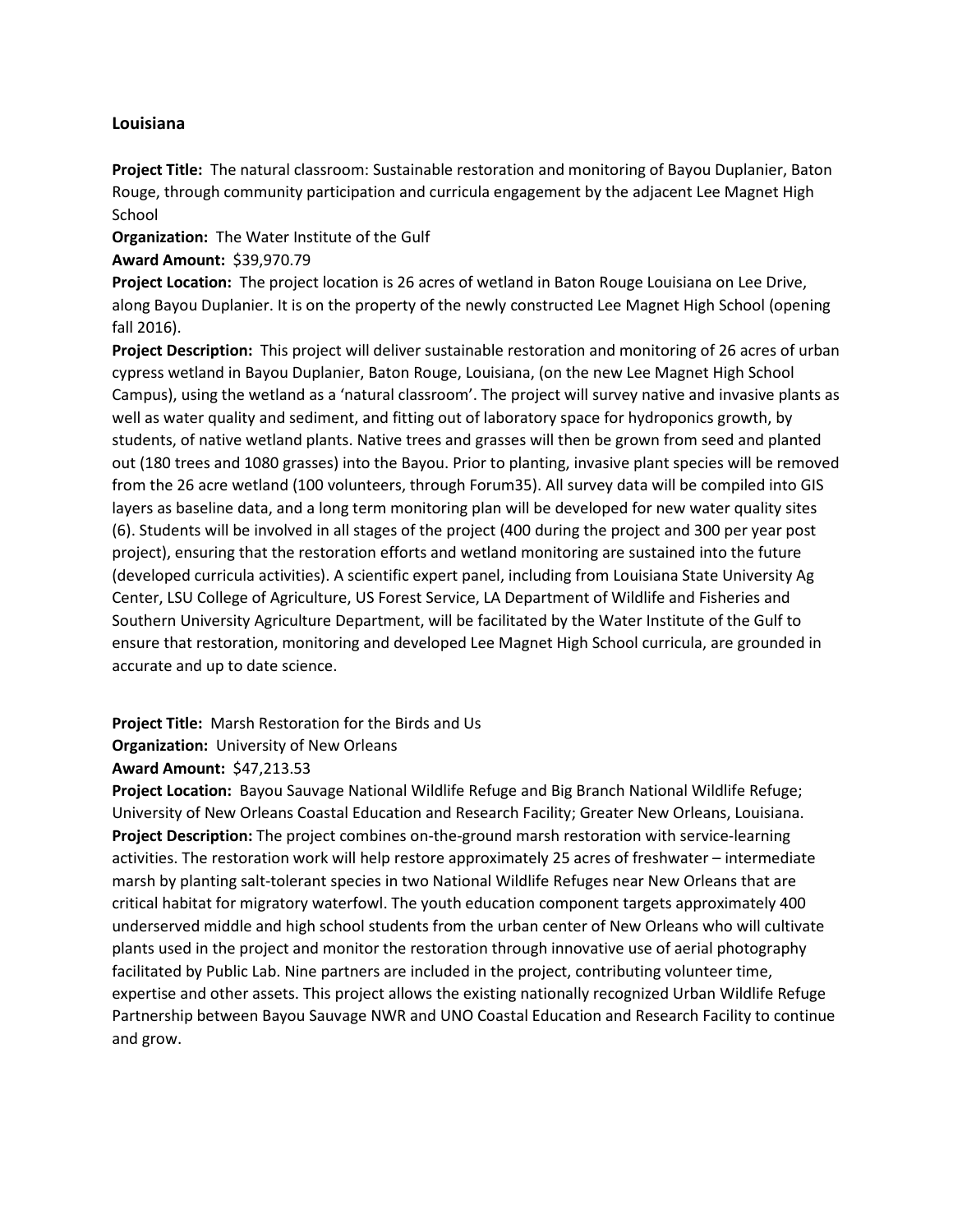## **Maryland**

**Project Title:** Baltimore's Birds, Habitat, and People: Creating Advocates for Migratory Birds through Citizen Science

**Organization:** Baltimore Chesapeake Bay Outward Bound, Inc.

**Award Amount:** \$49,992.80

**Project Location:** Gwynns Falls Leakin' Park in Baltimore

**Project Description:** Baltimore's Birds, Habitat, and People: Creating Advocates for Migratory Birds through Citizen Science involves three major activities: 1) Engage Students in Citizen Science; 2) Expand Demonstration Area; and 3) "Celebrate Baltimore Birds Day". Outward Bound will expand the invasive removal demonstration area from one acre to three acres using 625 volunteers to remove invasives. 100 highschool and college students will be engaged by monitoring biological data at the site. A BioBlitz event will be held to involve the community in their local greenspace and encourage their appreciation for migratory birds and other wildlife. The Celebrate Baltimore Birds Day will be held in May 2017 to align with International Migratory Bird Day, these two events will engage 300 people. These activities will all be held in Gwynns Falls Leakin Park in Baltimore, Maryland in partnership with the National Aquarium, Baltimore City Recreation and Parks, U.S. Fish and Wildlife Service, Green Street Academy, and Towson University.

**Project Title:** The Monarch Butterfly Community Conservation Program

**Organization:** National Aquarium in Baltimore, Inc.

**Award Amount:** \$40,312.09

**Project Location:** The project will take place at the following locations in Baltimore City (inside Baltimore County): Masonville Cove Urban Wildlife Refuge; a wetland adjacent to Fort McHenry National Monument and Historic Shrine; schools and community green spaces within Brooklyn/Curtis Bay and west Baltimore City.

**Project Description:** The National Aquarium, U.S. Fish and Wildlife Service Chesapeake Bay Field Office, U.S. Fish and Wildlife Service Patuxent Research Refuge, National Wildlife Federation, National Park Service, and Living Classrooms Foundation will partner on a two year program to engage community members in increasing monarch butterfly habitat in underserved communities in Baltimore City. In the first phase they will work with three schools in Baltimore City to install a habitat garden on their campus and provide in-class programming to complement the plantings. The project will also install a habitat garden at both Masonville Cove Urban Wildlife Refuge, and at the wetland adjacent to Fort McHenry National Monument and Historic Shrine. These gardens will be incorporated into environmental education programming at these sites. In its second phase, the program will be expanded into the communities of each of the three schools. The partners will provide educational programming and help community members install a habitat garden in a pocket park in each school's neighborhoods. Through the program, the six partner organizations will plant approximately 600 native plants to create less than one acre of pollinator habitat. Approximately 120 total volunteers (60 students and 60 adults) will assist with the pollinator habitat garden installations, and approximately 800 people, both students and community members, will be reached through the program.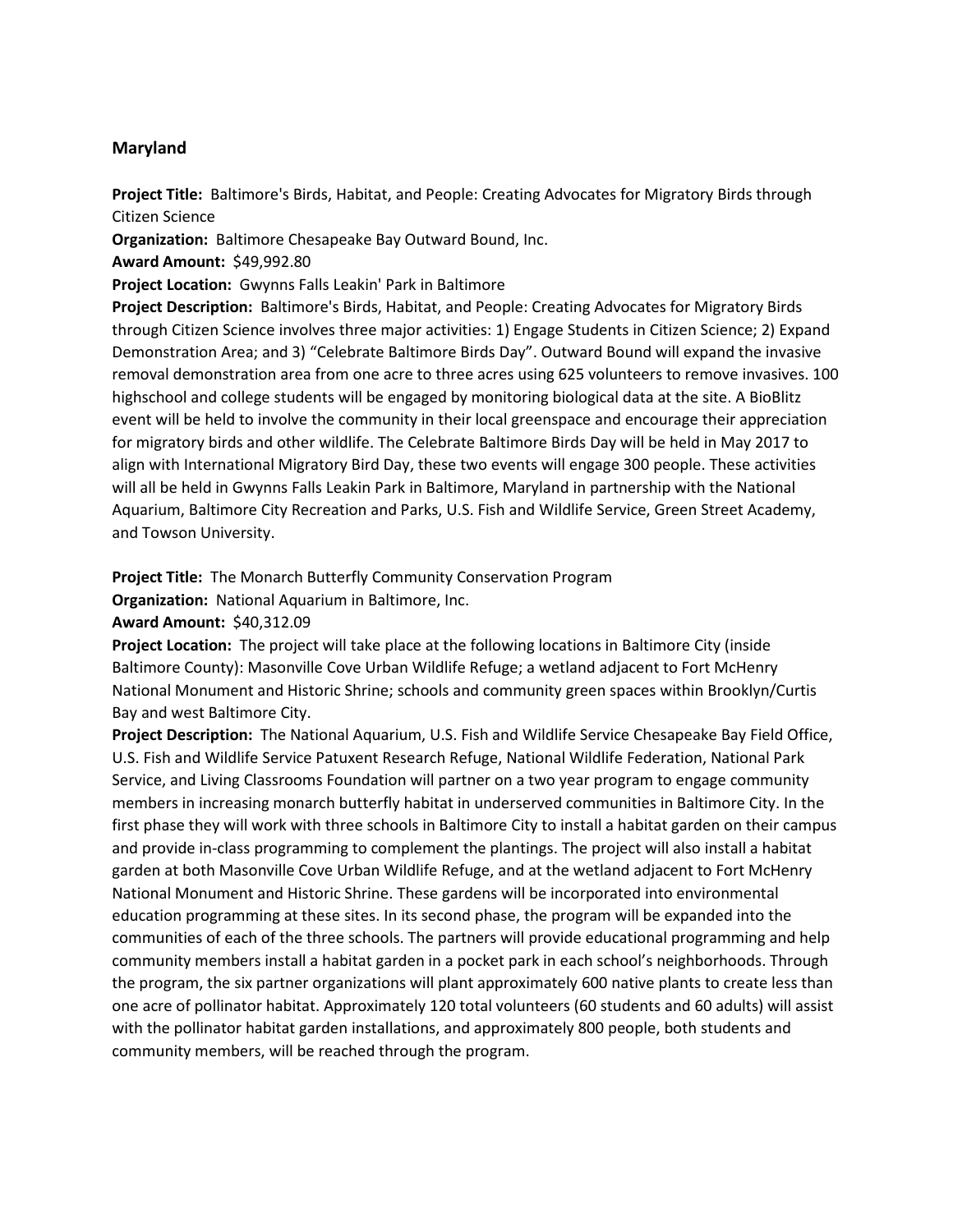### **Massachusetts**

**Project Title:** Beaver Dam Brook Stream Restoration & Education Program **Organization:** Town of Framingham

**Award Amount:** \$23,825

**Project Location:** The Town of Framingham, Massachusetts is located in MetroWest Boston. This project focuses on the stream segment along Mary Dennison Park, a 17-acre Town park.

**Project Description:** Restoration activities and an education program will be conducted in the Beaver Dam Brook watershed in Framingham, Massachusetts. Partners include the Town, the Massachusetts Department of Environmental Protection, OARS watershed group, the Boys & Girls Club of MetroWest, Lake Cochituate Watershed Council, and Metropolitan Area Planning Council. The goal of the project is to engage the local community in appreciating, enhancing, and preserving stream habitat and riparian buffers to provide a sustainable resource for conservation and recreational use. Due to urbanization, habitat and stream buffers were reduced and pollution increased. The program will consist of: 1) restoration, 2) community outreach, 3) education workshop, and 4) art workshop. Approximately 800 linear feet of riparian buffer and 1 acre of invasive species will be restored. Approximately 10% of the local community, about 600 people, will be engaged. Workshops will teach principles of ecology and sustainability through interactive and innovative approaches. Artwork developed at the workshops by local youth will be incorporated into educational signs to be installed along the riparian buffer at Mary Dennison Park.

**Project Title:** Restoration Invasion at Magazine Beach: A Stormwater Management and Habitat Stewardship Project

**Organization:** Charles River Watershed Association

**Award Amount:** \$34,026.94

**Project Location:** Magazine Beach Park is part of the Massachusetts Department of Conservation and Recreation's Charles River Reservation. It is located in the City of Cambridge, MA, which is part of Middlesex County and the Charles River watershed.

**Project Description:** Restoration Invasion at Magazine Beach: A Stormwater Management and Habitat Stewardship Project in Cambridge, MA will create a model for parks in our region that integrates green infrastructure implementation and community stewardship. Major activities include organizing: 1) five volunteer events to control invasive common reed, false indigo, and purple loosestrife and replant the wetland with native plants; 3) training for volunteers to maintain rain gardens; 4) four days of educational programming for after-school groups; 5) a restoration showcase event to reintroduce the public to Magazine Beach Park at the end of the project. Partners include the Charles River Watershed Association, the Massachusetts Department of Conservation and Recreation, The Magazine Beach Committee of the Cambridgeport Neighborhood Association, the City of Cambridge, and Mass Audubon, with volunteer support provided by Charles River Conservancy, Cambridge Public Schools, Riverside Boat Club, Troop 56 scouts, and others. Final products include a project report that quantifies site conditions pre- and post-restoration and outlines the process used to develop community stewardship and education around the site, interpretative signage for the site, volunteer training materials for rain garden maintenance, and educational activity guides that will be made available to the public.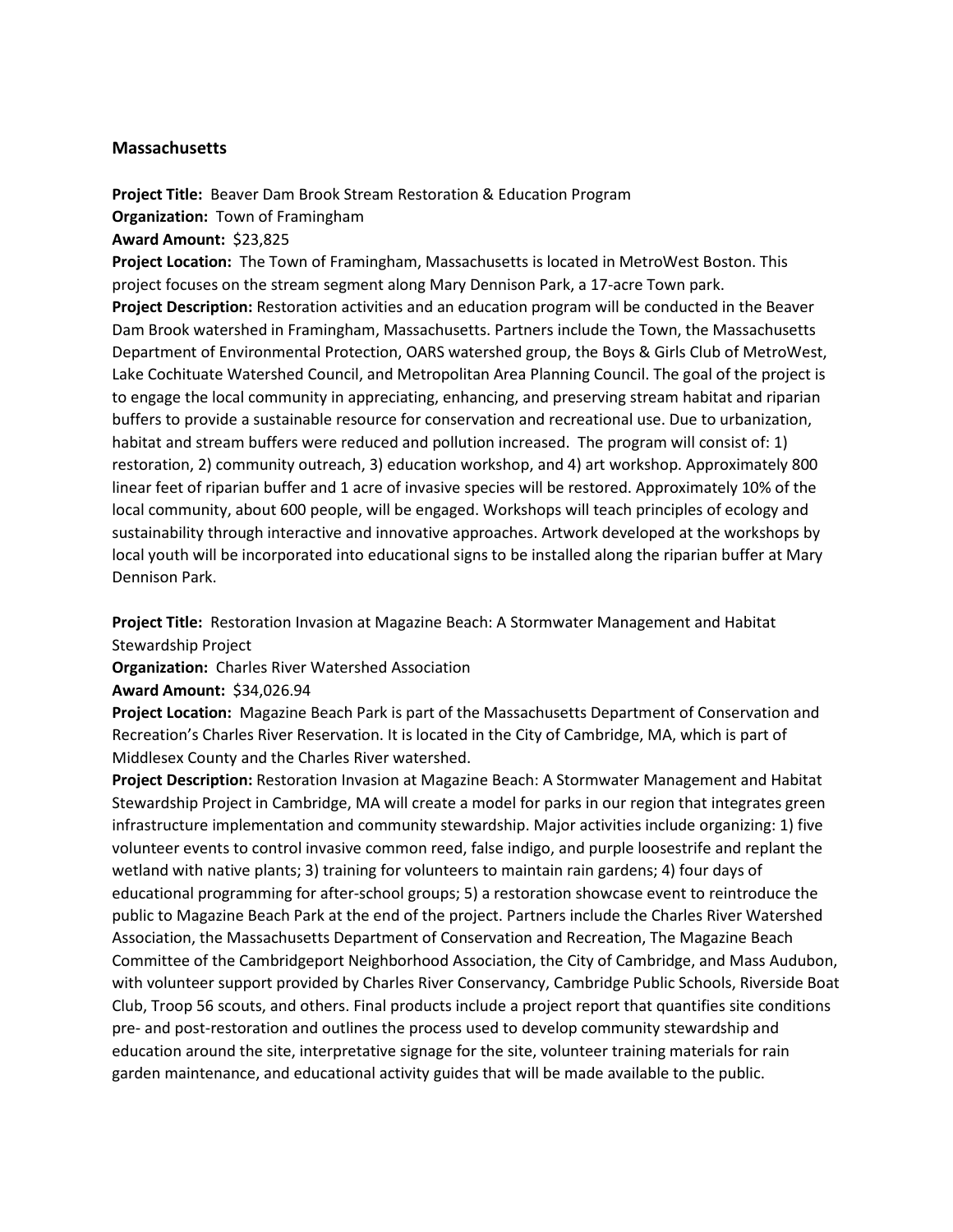# **Project Title:** Springfield Urban Bird Treaty

**Organization:** Regreen Springfield, Inc.

# **Award Amount:** \$47,840

**Project Location:** Springfield, located in southwestern Massachusetts sits within the southern half of the 7.2 million acre Connecticut River Watershed and is the urban core of the 5th largest metropolitan area in New England. This project is located in the heart of the Springfield metropolitan area. **Project Description:** This project envisions a sustained, interdisciplinary approach to engage Springfield, MA, residents in citizen-science and stewardship-related activities to increase their knowledge and appreciation of bird conservation issues. Activities will be completed under the auspices of the Sustainable Springfield Urban Refuge Partnership. Restoration and habitat improvements for resident and migratory birds will span the metropolitan area, comprising a network of "Neighborhood Habitat Refuges" in strategic locations. These include showcase refuges at Renaissance Expeditionary School and STEM Middle School, and a wildlife garden at the Springfield Science Museum. The refuge projects will enable students to participate in habitat restoration, curricula-based bird education, population monitoring, and bird conservation awareness. The wildlife garden will demonstrate features to improve bird habitat at home. The project will enhance delivery of the Smithsonian's Neighborhood Nestwatch program, establish a birding trail, incorporate interpretive signage in underserved neighborhood parks informing the public of the value of such places for birds, and improve visitor infrastructure. Activities will be complemented through youth employment opportunities such as the "Community Greening Steward" program. Efforts will strengthen relationships among schools, community groups, residents, and private organizations committed to enhancing Springfield's natural areas and conserving bird habitat.

**Project Title:** Renewing Urban Habitat: Park Restoration through Invasive Plant Management in the Mystic River Watershed

**Organization:** Mystic River Watershed Association Inc. (MyRWA)

**Award Amount:** \$49,974.79

**Project Location:** The project is located in the Mystic River Reservation, Middlesex County, MA. This land is owned by the MA-DCR and includes Torbert MacDonald Park, Medford.

**Project Description:** The parks of the Mystic River are crucial corridors of urban habitat and key sites for residents to connect to the natural world. And yet these habitats have been degraded by invasive plants. MyRWA will work to restore habitat in these important urban park spaces through invasive plant management planning and events. MyRWA in concert with ecologists and others will create an assessment and prioritization plan for a sustainable effort to manage invasives. Partners in planning will include the Mass. Dept. of Conservation and Recreation, City of Medford, MA, and landscape architect, Herbert Nolan, Solomon Foundation. Volunteers from local cities and corporations will assist in invasive plant removal through community stewardship events, assisted by staff from MA-DCR and volunteers from the Friends of the Mystic River. In addition, youth from Groundwork Somerville will help map out areas of invasive infestation and evaluate where removing invasive vegetation could create viewsheds of the river, encouraging more people to connect with the river. Outcomes include reduction of the damage caused by invasive plants; increased community awareness of the importance of habitat protection; and increased public stewardship of the river and parks. Deliverables include 4.7 miles of riverside park assessed, 25 acres of bittersweet removed, 25 events for corporate and community volunteer groups, and one comprehensive plan for sustainable invasive management.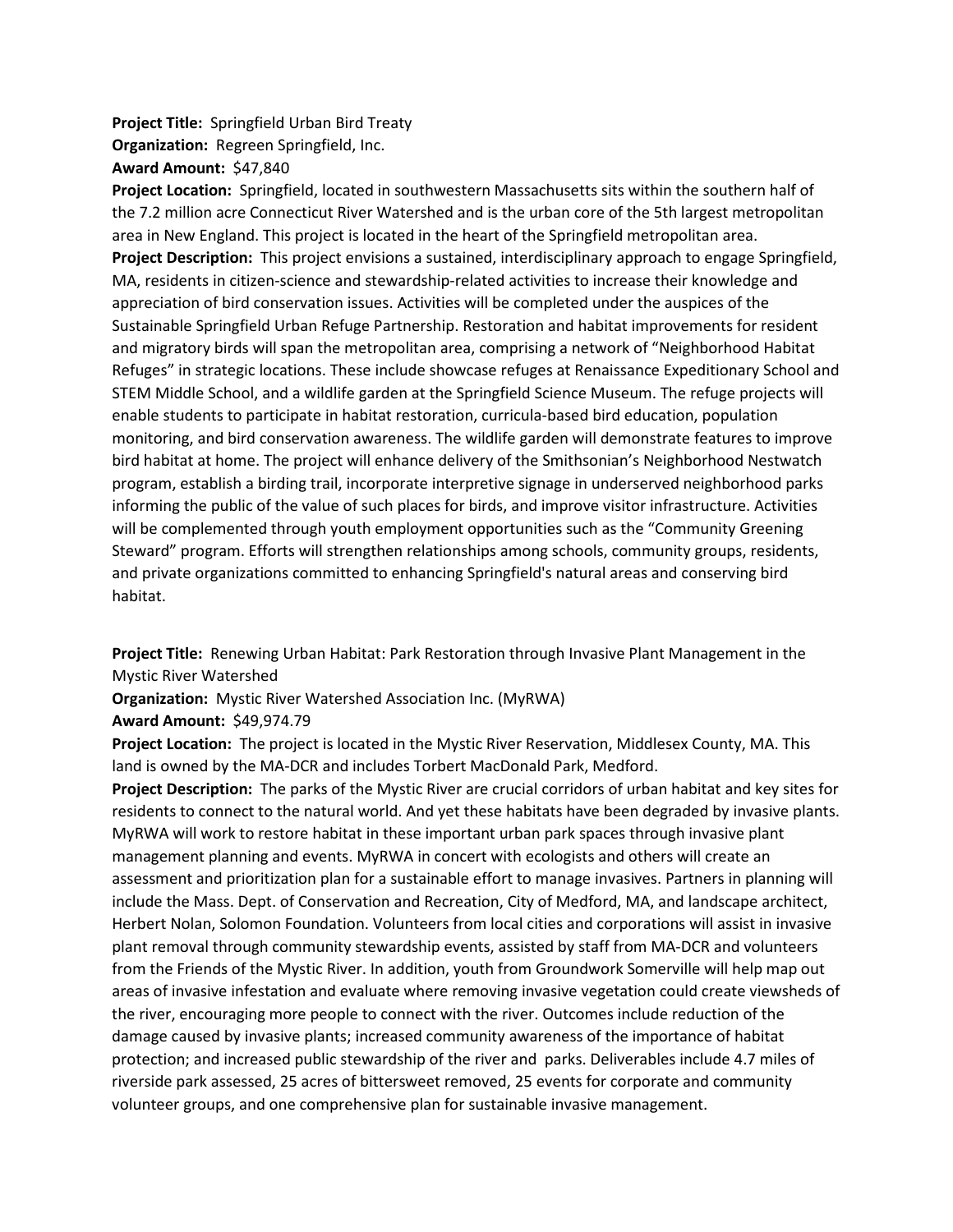#### **Michigan**

**Project Title:** Maheras Gentry Native Island Restoration and Youth Education **Organization:** The Greening of Detroit **Award Amount:** \$41,881 **Project Location:** The Greening of Detroit's proposed project location is Maheras Gentry Park, a City of Detroit park located on the waterfront of the Detroit River in Wayne County, Michigan. **Project Description:** The project will capitalize on increased partner capacity to provide outreach and

education to 725 community members including 240 Detroit Public School youth in grades 4th through 8th. 285 volunteers including 120 youth will engage directly in hands-on community stewardship activities in order to restore one acre of native prairie riparian habitat through invasive species removal and management in addition to replanting activities on Maheras Gentry's native island along the Detroit River waterfront. Planned restoration includes removal of invasive species, Adopt-A-Beach clean up events, establishment of prairie habitat and installation of native plant gardens and trees in order to maximize ecological and community benefits. The project will occur from September 1, 2016 through August 31, 2018 with Detroit Audubon providing an additional two years of bird monitoring and The Greening of Detroit providing ongoing assessment of project success and invasive species management after project completion. Other project partners are committed to ongoing project support and outreach within the community to achieve goals. Project parnters are: The Greening of Detroit, Detroit Audubon, Alliance for the Great Lakes, Detroit Eastside Community Collaborative and the City of Detroit request.

#### **Minnesota**

**Project Title:** Canoemobile: Discovering our Urban Wildlife Refuges

**Organization:** Wilderness Inquiry

#### **Award Amount:** \$29,971.92

**Project Location:** The majority of activities will take place on the Minnesota Valley National Wildlife Refuge, with a few off-site to increase visibility. The restoration project is located in Bloomington, MN at the terminus of Old Cedar Avenue and Long Meadow Lake (Old Cedar Avenue Bridge area). **Project Description:** Wilderness Inquiry, the Minnesota Valley National Wildlife Refuge, Minneapolis and Saint Paul public schools, Saint Paul Right Track, and other partners will elevate the profile of the Minnesota Valley National Wildlife Refuge as a valuable community asset, connect youth with their urban refuge, and package a national model for urban refuges across the country. Outcomes include: 600 urban youth will paddle and explore on the Minnesota Valley National Refuge, engaging in placebased education connected to their school curriculum; 400 urban youth will participate in place-based education off the refuge site, with expertise from refuge rangers; 150 urban youth and families will visit the Minnesota Valley National Refuge as part of a community event; 50 urban youth will participate in habitat restoration in the Minnesota Valley National Wildlife Refuge Old Cedar Avenue Bridge area, enhancing a 15-acre site to improve the health of the watershed and restore native plants; 2 urban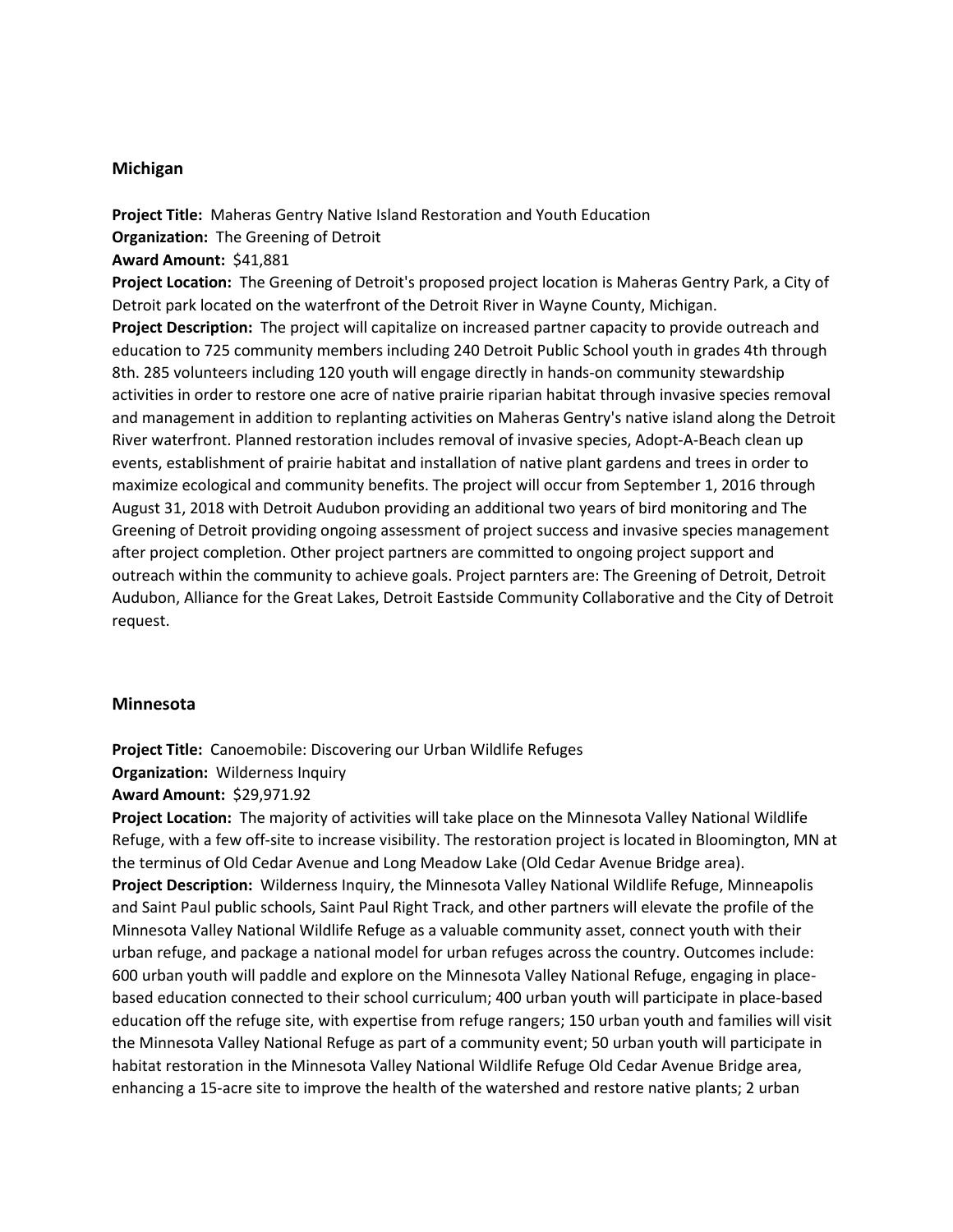youth will complete an internship along the refuge, applying technical skills learned through this project; and 1 Youth Employment Coordinator will train and mentor urban youth, preparing them for internships and jobs in the outdoor industry.

### **Missouri**

**Project Title:** CPR: Communities Protecting Rivers **Organization:** Blue River Watershed Association **Award Amount:** \$50,000

**Project Location:** CPRs three project sites and the two target communities are located within the Urban Waters Federal Partnership area of the Middle Blue River Watershed Basin in Kansas City, MIssouri, HUC12.

**Project Description:** CPR, Communities Protecting Rivers, is a process for neighborhoods to stop stormwater pollution at their doorstep. CPR works with two urban communities, Marlborough Community Coalition (Troost & Hwy 71, Gregory & 87th St.) and Seven Oaks Neighborhood Association (Linwood & 39th St, Cleaver Blvd. & Jackson Ave.) and helps recognize environmental issues to the Middle Blue River Watershed. Once issues are identified, residents receive guidance and assistance in the implementation of self-determined mitigation projects that result in long-term, sustainable improvements. Each community removes dumpsites and repurposes three vacant lots into useful and community-used common areas. These actions also improve the Blue River. CPR continues work already gained by the Blue River Watershed Association's EPA Urban Waters Small Grants award in 2014-2016; and, as a partner to Heartland Conservation Alliance (HCA) in their Five Star Urban Waters Restoration Grant infilling vacant lots. Partners such as, HCA, Urban Rangers (UR), (nonprofits) Kansas City Missouri Conservation Corps (KCCC) (city government) and Home Depot (retail) assist with lot cleanups and infilling. Further, HCA and UR assist with charrettes, KCCC, UR, and Kansas City Missouri Water Services (city government) assist with water quality monitoring. Home Depot offers discounts for materials for repurposed lots. University of Missouri, Kansas City (Missouri University) offers teachers modeling and workshop opportunities.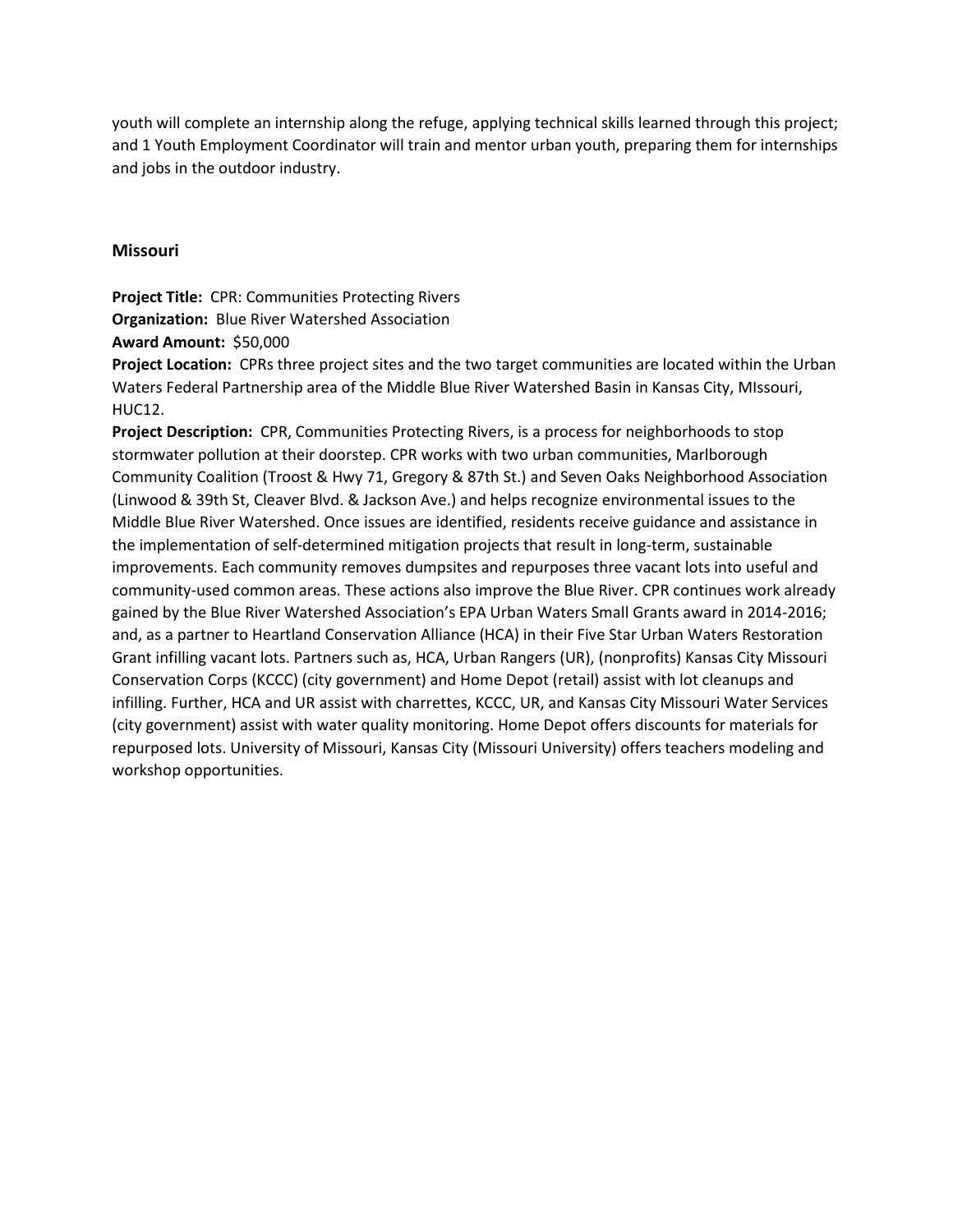### **New Jersey**

**Project Title:** Greenway Renewal Along Elizabeth's Urban Waters **Organization:** Groundwork Elizabeth

**Award Amount:** \$24,500

**Project Location:** This project will take place along the City of Elizabeth's urban waters, namely the Elizabeth River and the Travers Branch tributary. The City of Union and the Great Swamp National Wildlife Refuge is partially included in both waterway locations.

**Project Description:** Groundwork Elizabeth's work with the Elizabeth River is an ongoing restoration and citizen education project with expansion plans to include the Travers Branch tributary. Partnering with the Great Swamp National Wildlife Refuge will improve the efficacy of programming in Elizabeth, while also attracting a more diverse, urban population to the refuge 14 miles away. Building a partnership with the Great Swamp National Wildlife Refuge reinforces Groundwork Elizabeth's Green Team programming by providing technical and interpretive assistance, as well as greater opportunities for public engagement on a variety of public lands. Great Swamp staff will make 3-4 visits to Elizabeth to assess the habitats along the Elizabeth River and Travers Branch tributary; to recommend habitat improvements for native aquatic species, insects, and animals; and to work with youth to remove invasives and plant species that better support riparian habitats. GWE Green Team members will join at Great Swamp for greater conservation training in habitats not found in Elizabeth. Training will improve the Green Team members' ability to identify plants and animals; determine plantings for the enhancement of wildlife value and aesthetics; and implement interpretive design for enriched programming for Elizabeth students, schools, and residents.

#### **New Jersey and New York**

**Project Title:** Fish and Wildlife Youth Conservation Training Program

**Organization:** Groundwork Hudson Valley, Inc.

**Award Amount:** \$36,291.43

**Project Location:** Saw Mill River watershed in Yonkers, Hastings and Dobbs Ferry,NY. Also Wallkill National Wildlife Refuge, NJ in Sussex, NJ; Gorton High School,Yonkers, NY; School 13, Yonkers NY. **Project Description:** In this project Groundwork Hudson Valley, Inc. and its partners will restore more than a quarter-mile of urban river habitat along the Saw Mill River in Westchester County, NY, building upon more than 15 years of work to renew this vital stream as it flows through the environmental justice communities of Southwest Yonkers. It will be carried out as part of a new program in the Yonkers School System that prepares students from elementary to high school for careers in fish and wildlife restoration. Major partners include the U.S. Fish and Wildlife Service, the National Park Service, Yonkers Public Schools, and the New York State Department of Education.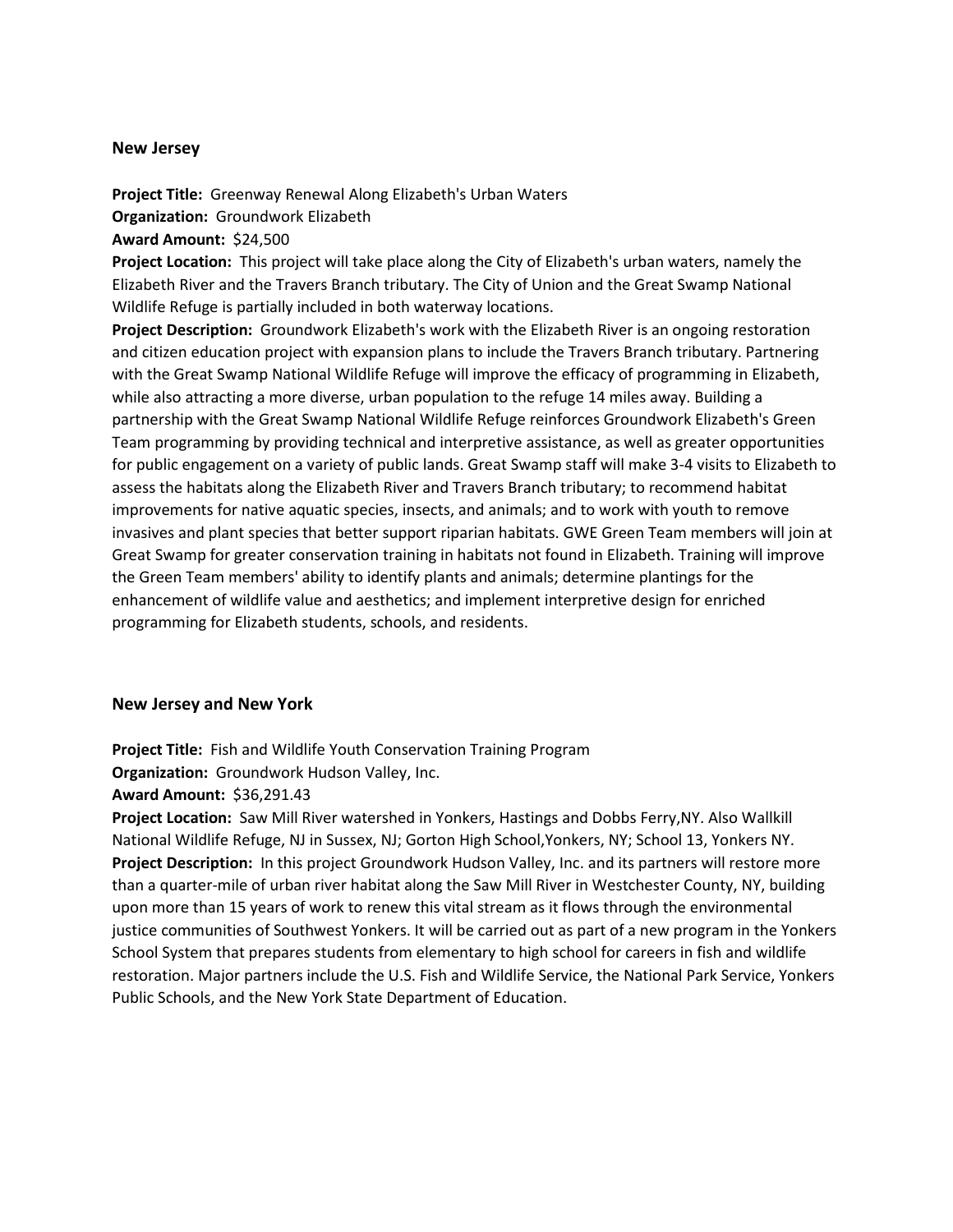### **New Mexico**

**Project Title:** Continuing Restoration along Torreon Wash **Organization:** Rio Puerco Alliance **Award Amount:** \$24,951.92 **Project Location:** Along Torreon Wash in the Ojo Encino and Torreon Chapters of the Eastern Navajo Nation, in Sandoval and McKinley Counties, New Mexico. **Project Description:** The Rio Puerco Alliance will partner with the community, the Sierra Club, and the Ojo Encino Chapter Workforce Students to plant 1,000 cottonwoods, plus approximately 1,000 willows, in the Spring of 2017 along selected sections of Torreon Wash and Penistaja Arroyo in the Ojo Encino and Torreon areas. The Rio Puerco Alliance will also install a mile of fencing to protect the plantings from livestock and wildlife, using our Summer Youth Crew. This area has the lowest level of vegetative cover,

with riparian vegetation almost non-existent, and the highest level of bare ground and erosion in the Rio Puerco Watershed.

#### **New York**

**Project Title:** Wetland Internship for a Healthier Bronx

**Organization:** Friends of Van Cortlandt Park

**Award Amount:** \$28,286.88

**Project Location:** This project will take place in Tibbets Wetland in Van Cortlandt Park which is located in the Northwest Bronx. Tibbetts Wetland includes the wetland area along Tibbett's Brook, the brook itself and Van Cortlandt Lake which encompasses 56 acres.

**Project Description:** This project will immerse local high school students and community members in practical projects that respond to locally identified priorities: wetland restoration and watershed maintenance. The overall goals for the project are to: hire a group of high school students to lead efforts in Tibbetts Wetland; continue FVCP's ongoing water testing of various sites throughout the wetland to monitor and identify potential sources of pollution; introduce aquatic macroinvertebrate analysis into monitoring to help analysis wetland health; continue wetland restoration efforts to remove invasive species and plant native species; study the impacts of various wetland restoration techniques on the health of the wetlands and involve the community in efforts by interns leading wetland tours and volunteer days. Through the restoration efforts of this project, the following local environmental and climate resiliency results will be achieve: restoration projects will increase the amount of water being absorbed by the wetlands therefore reducing the amount entering the sewers; sources of potential pollution of the wetlands will be determined and methods will be tested to try to reduce the amount of pollution entering from these sources, including suggesting sites for green infrastructure and restoration projects will remove non-native invasive plants and replace them with native plants that are healthier for the entire ecosystem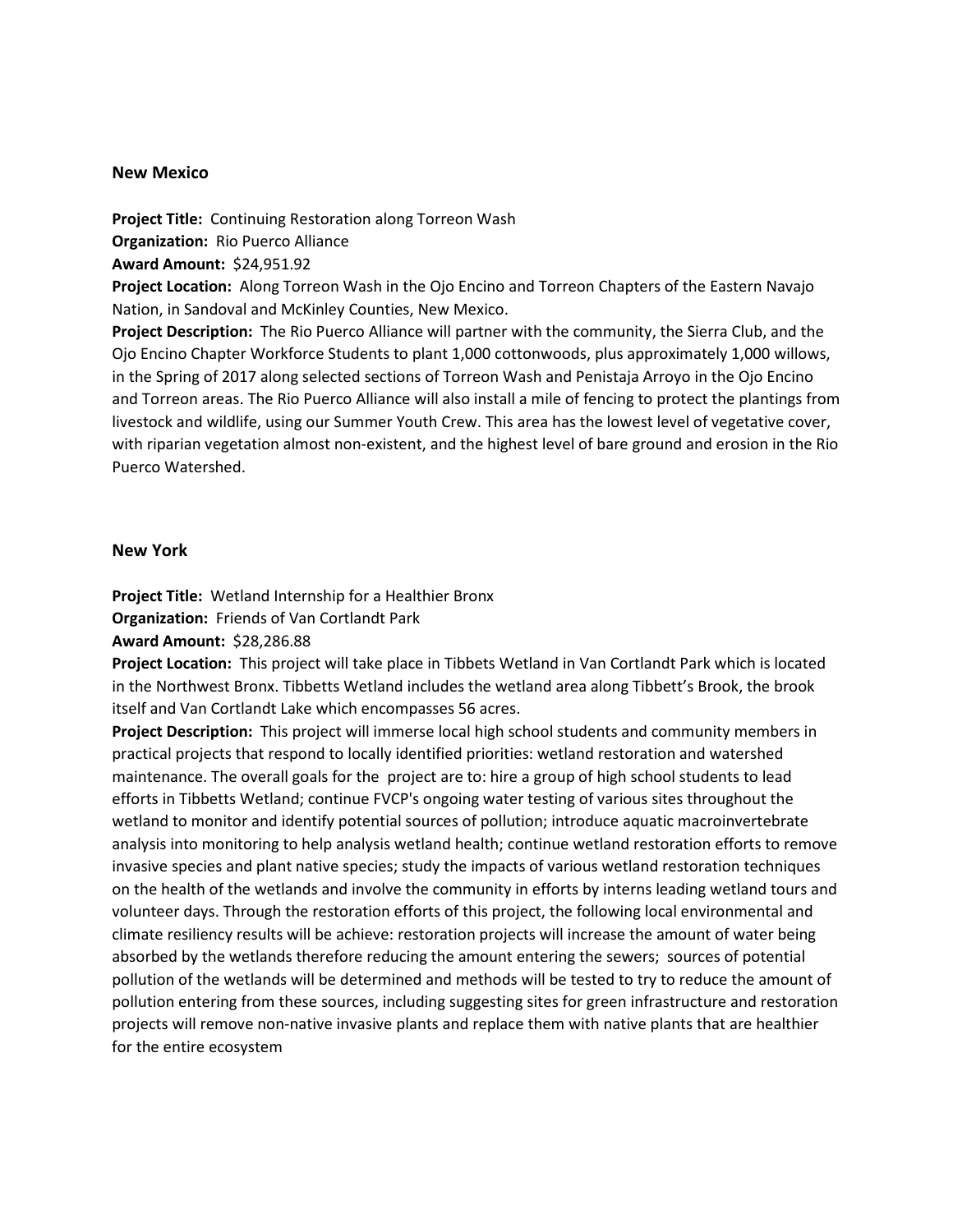**Project Title:** Restoration, Stewardship, and Monitoring to Benefit Shorebirds in the Jamaica Bay Watershed

**Organization:** New York City Audubon Society, Inc.

**Award Amount:** \$35,114.34

**Project Location:** Jamaica Bay, including the Jamaica Bay Wildlife Refuge and its East and West Ponds and marsh islands, Rockaway Peninsula, Broad Channel, Big Egg Marsh, Breezy Point, Sheepshead Bay, Plumb Beach, Arverne, Dead Horse Bay, North Channel Beach.

**Project Description:** The habitat enhancement will not only benefit migratory and nesting shorebirds, many in serious decline, but will contribute to the health and resiliency of the bay itself. By educating local youth and engaging NYC residents to become stewards of their beaches and the shorebirds that share them, we hope to increase awareness of and decrease disturbance to nesting birds, as well as foster a sense of stewardship over the Jamaica Bay watershed. NYC Audubon will also continue its citizen science monitoring program for shorebirds, which has been in place since 2009. NYC Audubon plans to improve its methods, expand the program into fall migration, and get full coverage of important sites in Jamaica Bay. In this project NYC Audubon also plan, for the first time, to engage the birdwatching community in 2 "Shorebird Blitzes", one in spring and one in fall, to get a snapshot over a 1-day period of where shorebirds are throughout New York City. Partners include Rockaway Waterfront Alliance, American Littoral Society, Sadhana, New York University's Wallerstein Collaborative, Audubon New York, NYC Department of Parks & Recreation, and New Jersey Audubon.

### **Ohio**

**Project Title:** Cherry Street Legacy Neighborhood Conservation Engagement Project **Organization:** Mercy St. Vincent Medical Center

**Award Amount:** \$26,526

**Project Location:** The Cherry Street Legacy neighborhood is located in downtown Toledo, Ohio, in Lucas County, on the shores of the Maumee River. The region is part of the Western Lake Erie Basin. **Project Description:** The Cherry Street Legacy Project is an urban neighborhood revitalization project initiated by Mercy St. Vincent Medical Center, a Level III trauma and tertiary care hospital located in downtown Toledo, Ohio, situated on the Maumee River, part of the Western Lake Erie Basin. The Cherry Street Legacy Project will engage community partners and leverage existing and new resources to restore one acre of inner city degraded land, establish a rain garden that filters storm run off from the arboretum, plant a pollinator garden to support urban agriculture, establish a rain barrel program for residents, educate residents about water quality issues, and implement a tree canopy plan that will be developed by the Ohio Department of Natural Resources urban arborist in April 2016. CSL will provide direct support to 20 neighborhood youth interns and two youth leaders; provide rain barrels and soil and water testing to 40 residents, engage seven partner organizations and 25 volunteers, and provide education to at least 50 residents on water and soil quality issues and engage 100 households in a dialog about water and soil quality issues.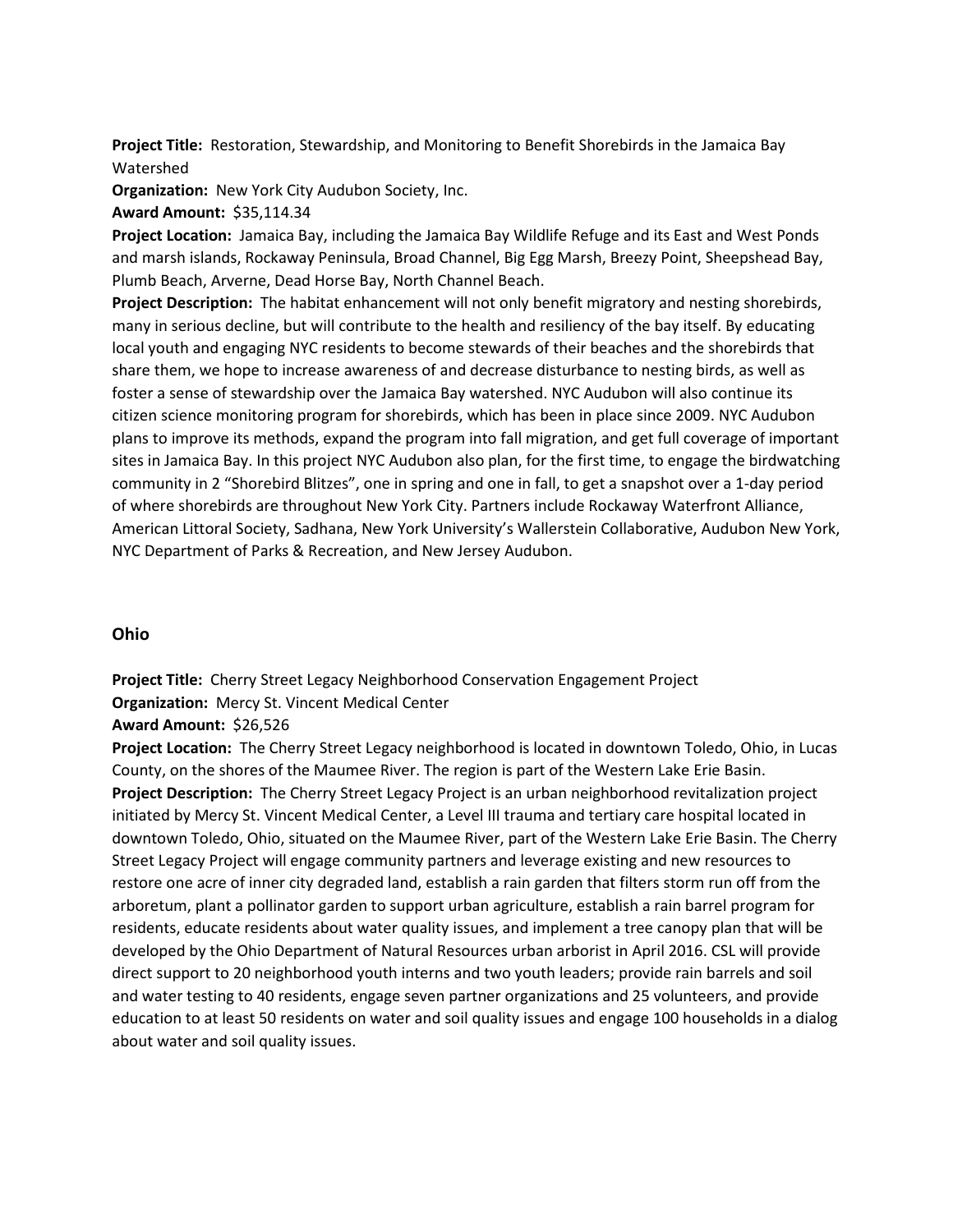# **Project Title:** For the Benefit of All: Restoring Lower Abram Creek at NASA-Glenn Research Center **Organization:** Rocky River Watershed Council

### **Award Amount:** \$31,527.10

**Project Location:** The project will take place at the NASA-Glenn Research Center in Brook Park, OH. **Project Description:** Project partners, including Rocky River Watershed Council, NASA-Glenn Research Center, Cuyahoga Soil and Water Conservation District, Berea-Midpark High School, Fairview High School and Ohio Wetlands Association will restore and enhance 1.25 acres of floodplain wetland/vernal pool habitat adjacent to a headwater tributary of Abram Creek located on NASA-Glenn Research Center property in Brook Park, OH, and enhance habitat along 750 lineal feet of the same headwater tributary. This will be accomplished by minor streambank grading, small areas of floodplain excavation, the addition of large woody debris to the stream channel, planting native floodplain and wetland trees and shrubs and sowing native vernal pool and floodplain seed mixes. 250 lineal feet of bioswale will be installed (also on NASA-Glenn Research Center property) to treat stormwater runoff from a roadside ditch and neighboring steep hillslope, totaling ~ 2 acres, which drain directly to Abram Creek. Approximately 24-30 students from each school will assist with project monitoring and on the ground restoration activities, such as installing trees, shrubs and native seed. Partners will incorporate a lead team of students into the project management team in order to expose them to environmental careers and provide project management and problem solving experience. Volunteers from NASA and the other partner organizations will also participate in a service day to complete the project's on-the-ground restoration component.

**Project Title:** Cascade Park Cuyahoga River Streambank Restoration

**Organization:** City of Akron

**Award Amount:** \$30,000

**Project Location:** The project is located in the Cascade Valley Metro Park at 1061 Cuyahoga St between Peck Rd and Sackett Ave. The project is located within and along the Cuyahoga River near river mile 43 just downstream of the Gorge Dam.

**Project Description:** Akron and its partners will restore 375 feet of eroding streambank on the main stem Cuyahoga River using natural restoration techniques. Located in the ultra-urban Cascade Valley Metro Park at river mile 43, large storm events have denuded an 8-foot tall segment of the bank. If restoration is not performed, the bank will continue to erode, introducing tons of sediment into the river, reducing habitat and potentially disturbing the adjoining high quality wetlands. The project will layback the bank with tiers, install toe rock armoring, tree root wads, trees, live stakes, log weirs and native vegetation. The City plans to hold a volunteer event where up to 100 volunteers can plant live stakes and perennials along the bank and upland areas. Logs have naturally floated to this river mile which will be armored in place with supplemental logs to divert stream velocities away from the restored bank until vegetation is established. Stabilizing the bank will provide ecological, social and recreational benefits for this popular urban regional park by protecting the existing sports field, improving fishing and increasing bird watching. The City intends to continue their ecological partnership with Summit Metro Parks, NEFCO, National Park Service, and other groups through watershed education and community engagement. During the project, the City will publish information on their web site and install permanent sign interpreting natural streambank stabilization techniques.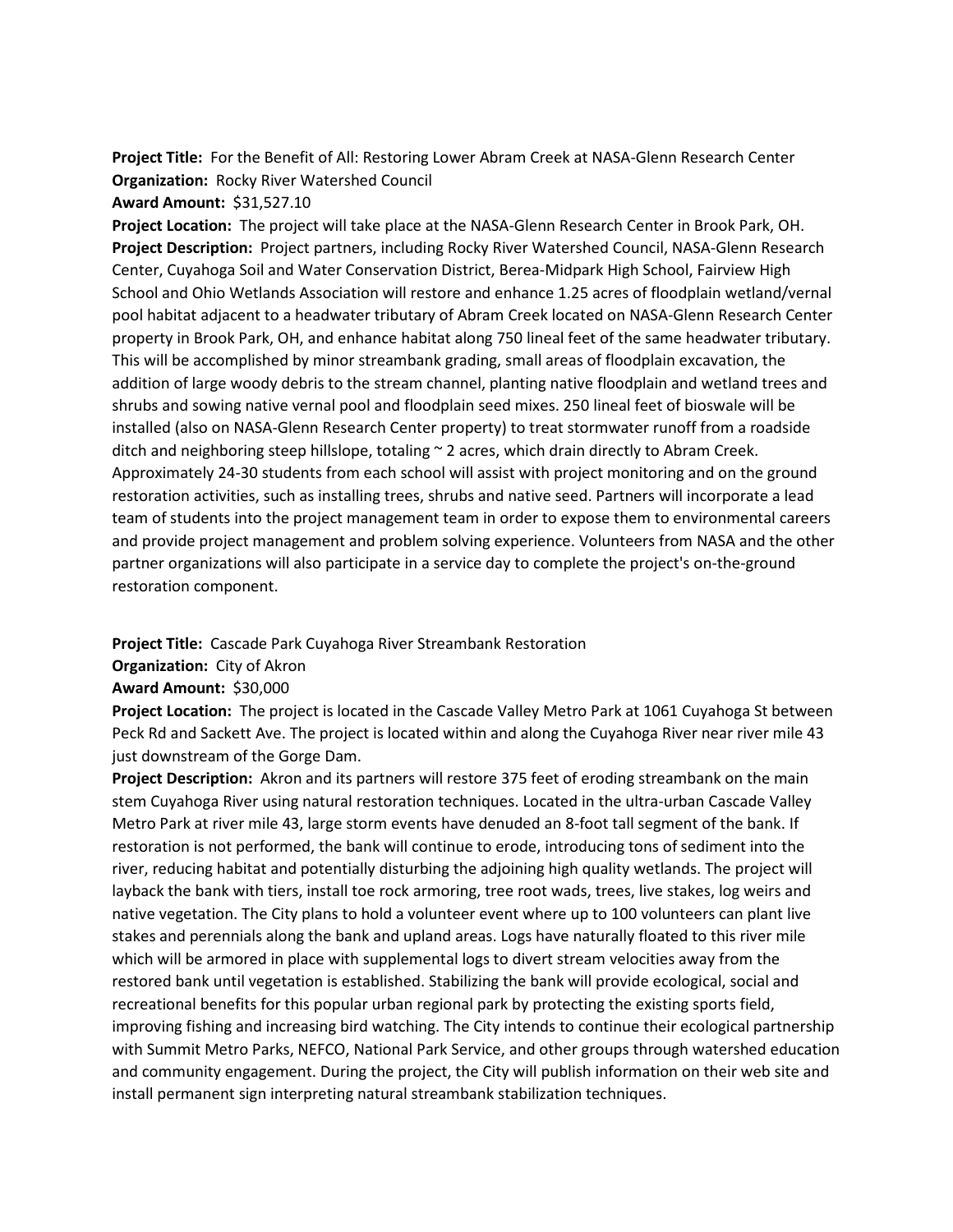### **Pennsylvania**

**Project Title:** Meeks Run Restoration Project **Organization:** Friends of the Pittsburgh Urban Forest **Award Amount:** \$18,950.10

**Project Location:** The Meeks Run project site is part of the Montour Woods Conservation Area in Moon Township, PA. Meeks Run is a tributary of Montour Run.

**Project Description:** Tree Pittsburgh and the Hollow Oak Land Trust will partner to continue restoration work along the Meeks Run Trail in the Montour Woods Conservation area, a 240 acre land preserve 30 minutes northwest of Pittsburgh. The two organizations will work together to improve trail conditions, remove invasive species and plant 300 native trees over three planting seasons. 25-50 volunteers from nearby FedEx headquarters will provide regular volunteer support, and 25 students from Operation Better Block's Jr. Green Corps will participate in four service-learning activities to not only learn about forest ecology, but also gain hands-on experience in forest restoration by removing invasive species, improving trail conditions, and planting trees. In addition, Chatham University's Falk School of Sustainability will provide support to develop a forest health monitoring protocol for the team to utilize both on this project as well as restoration efforts throughout Allegheny County.

**Project Title:** Philly Wild, Neighborhood Environmental Stewardship and Action (PA) **Organization:** National Audubon Society

**Award Amount:** \$49,973.96

**Project Location:** Work will take place in Philadelphia, focusing on three watersheds within the Delaware River Watershed. These watersheds are the Tookany-Tacony-Frankford creeks; Cobbs Creek; and Darby Creek (Heinz National Wildlife Refuge).

**Project Description:** Audubon will partner with the Heinz National Wildlife Refuge, Student Conservation Association, Philadelphia Parks & Recreation, Philadelphia Water, PowerCorps, friends groups, schools and others to implement a multifaceted conservation project, which will enhance habitat for birds and improve watershed health while engaging residents in environmental projects. The project will focus on the Cobbs Creek, Darby Creek and Tacony Creek watersheds in Philadelphia with the goal of increasing the quality and quantity of habitat. This work will also increase the quality of the water directly through reducing stormwater runoff by increasing native trees and shrubs that will absorb it. This project supports the citywide effort Green City, Clean Waters. The project will increase the public's awareness of the importance of habitat for the health of the watershed, wildlife and people; and inspire a sense of stewardship of the natural areas within the city. The projects will increase the quality of the riparian habitat, increase the amount of native vegetation in the ground, reduce sedimentation and decrease water temperatures by providing greater shade.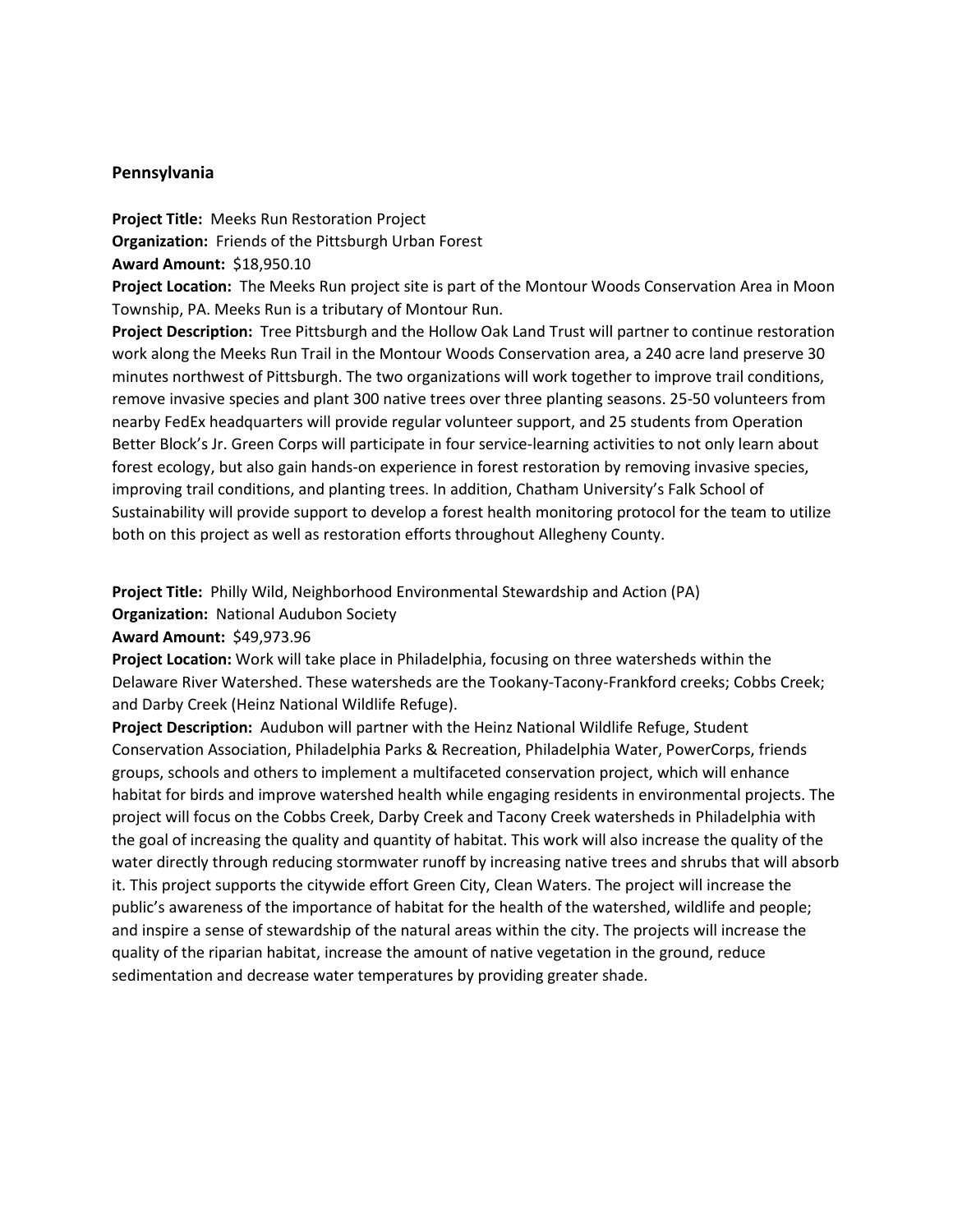### **Puerto Rico**

**Project Title:** Restoration, Stewardship and Monitoring Caño Boquilla Wetland System at the Rio Grande de Añasco Watershed, Puerto Rico

**Organization:** Dewey University

**Award Amount:** \$31,621.70

**Project Location:** Mayaguez, Puerto Rico, Caño Boquilla Wetland System (CBWS) Rio Grande Añasco Watershed (RGAW).

**Project Description:** Dewey University (DU) will partner with three community-based organizations, the Department of Natural and Environmental Resources (DNER) and the University of Puerto Rico, Mayagüez Campus, to restore six kilometers (3.6 miles) of coastal wetlands, beach habitat and 0.4 mile of riverine banks in the CBWS, a 120-acres natural reserve. The project has 3 main goals: 1.- Wetland and Riparian Restoration: planting 500 coastal trees in a six kilometers of linear coast from DU to the River "Río Grande de Añasco", removing trash and marine debris and rehabilitation of riverine banks with erosion controlling species; 2.- Education and Stewardship: engage 300 community members and students (girls and boys scouts) throughout 24 outreach and educative activities to enhance community knowledge and commitment to protect the natural habitats and species of the CBWS; and 3.- Create a Citizen Water Quality Monitoring Program: by training 25 volunteers that will monitor two water bodies of the CBWS ("Caño Maní" and "Caño Boquilla").

### **Rhode Island**

**Project Title:** Revitalizing Urban Green Spaces Through Environmental Education, Creating Healthy Habitats and Developing Vital Stewardship Within the Communities of Providence, Rhode Island **Organization:** Partnership for Providence Parks

**Award Amount:** \$49,988.08

**Project Location:** Providence, RI.

**Project Description:** The officially designated Providence Parks Urban Wildlife Refuge Partnership is a collaboration of The Partnership for Providence Parks, the Department of Providence Parks and Recreation, the Rhode Island National Wildlife Refuges and the U.S. Fish and Wildlife Service Coastal Program. The urban refuge prensence engages the City's diverse neighborhood parks and the State's conservation organizations to leverage funds and technical support for wildlfie habitats, environmental education, natural resource protections, nature trails, interpretive signs and support for the Urban Refuge Conservation Program Coordinator. This work will build on existing conservation partnership's projects that fosters an understanding of wildlife conservation and incorporate effective ways to leverage and in-kinds services to reach more families and produce more outcomes to connect urban communities to nature. As a result, with this urban partnership, we will be able to create a schoolyard habitat, provide a successful teacher institute that reaches over 1,200 students with repeat visits annually, offer afterschool programs and nature camps at neighborhood parks, hire urban youth, all connecitng families in an under-served population in their own backyard.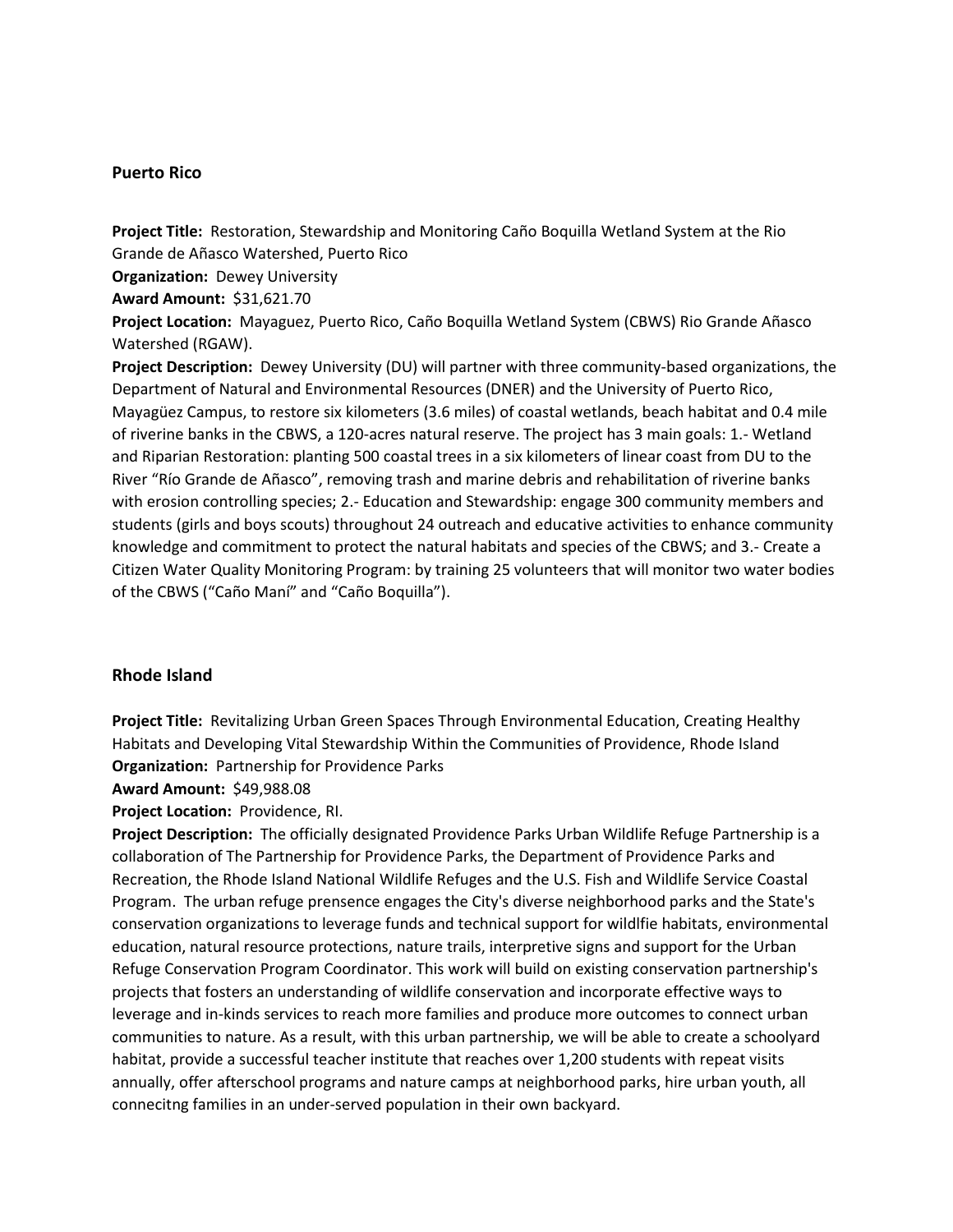### **Tennessee**

**Project Title:** Wolf River Greenway Restoration IV **Organization:** Wolf River Conservancy, Inc.

**Award Amount:** \$29,531.83

**Project Location:** All of the project sites are located in Memphis, Tennessee. Three of them: the Lucius Burch State Natural Area, Lovitt Woods and the Gower property are located near the intersection of Germantown Road and Wolf River Boulevard. The fourth site is Kennedy Park at 4575 Raleigh-LaGrange Road.

**Project Description:** The Wolf River Greenway Restoration Program will provide an environmental stewardship education program for public and private schools and involve students and adult volunteers in stewardship events and service projects to remove privet and other non-native, invasive plants from four sites in the Wolf River watershed: the Lucius Burch State Natural Area and adjacent trailhead, the Lovitt Woods property owned by the WRC, the adjoining Gower property, on which the WRC holds a conservation easement and Kennedy Park, a public facility in the Raleigh neighborhood of Memphis. Other activities include site cleanup, including removal of tires and other debris and constructing bird nest boxes to be placed on Wolf River properties throughout the watershed. The Wolf River Conservancy has set a goal to engage 400 students in classroom presentations, field trips and service projects on the Lucius Burch site.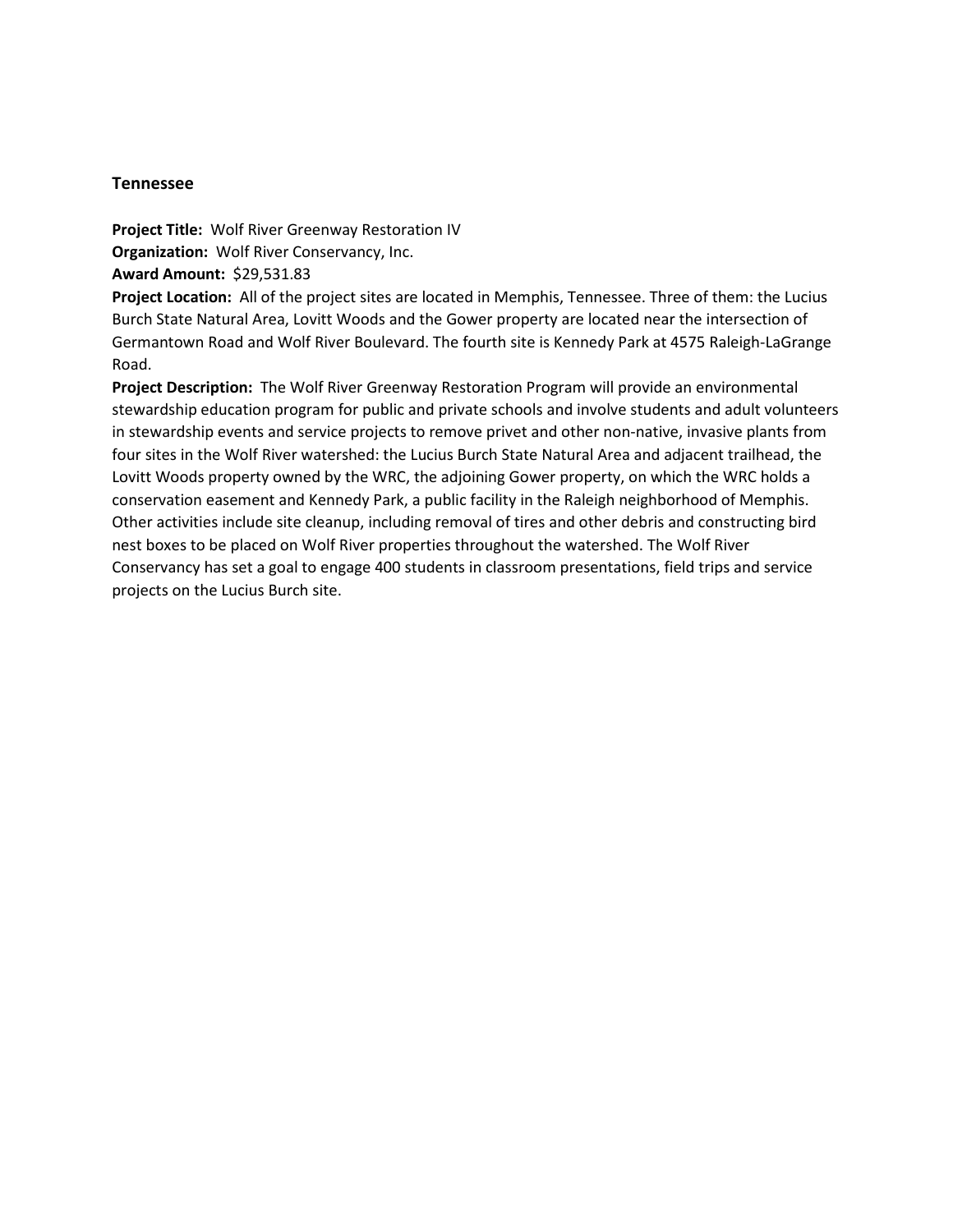### **Texas**

**Project Title:** Houston Regional Urban Riparian Restoration **Organization:** Houston Wilderness **Award Amount:** \$50,000 **Project Location:** Greater Houston Metropolitan Area **Project Description:** The Greater Houston region is uniquely diverse in its multitude of ecoregions and

myriad of waterways running through a large urban core. Known as the Bayou City, Houston is within the fourth largest metropolitan area of the United States with a current population of more than six million. The Greater Houston Region contains over 2,500 miles of waterways in the form of creeks and bayous. The diverse ecology along and near these riparian water bodies allows for a variety of ecosystem services that provide a thriving habitat for the abundance of wildlife, migratory birds and butterflies in the region, and provide improved air and water quality, flood control, recreation and erosion control to millions of residents.But the fast growth and development in the region places these waterways and their critical ecosystem services at risk. This proposal will continue and extent a 2-year effort to restore multiple acres of prairie land along and near threatened riparian corridors and other green spaces in this region. This third stage of the Houston Urban Water Restoration Plan has been designed to build upon and support the efforts of the non-profit organizations and environmental groups, businesses and government interests that have a foundation in place and, with some initial assistance, are prepared to take a leadership role in wildlife conservation within the Houston region.

#### **Project Title:** he Montopolis Wetland and Creek Rehab Project

**Organization:** Ecology Action of Texas

#### **Award Amount:** \$46,338.28

**Project Location:** The project location is in the Country Club Creek East Watershed of Southeast Austin, Texas. Specifically, the project will target the Montopolis Wetland occurring in the Circle Acres Nature Preserve which is owned by Ecology Action and an adjacent one mile section of Country Club Creek East. **Project Description:** The Montopolis Wetland and Creek Rehab Project will implement a multi-faceted program to rehabilitate and revitalize 10 acres of neglected riparian and wetland habitat in the Country Club Creek East Watershed in Southeast Austin, Texas, all while engaging, educating, and empowering the surrounding underserved community of Montopolis as a vital part of achieving and sustaining the project's stated goals. This program will pull together a network of vested partners to bolster said watershed's health by: monitoring and testing stormwater runoff into the Montopolis Wetland; designing a low impact biofiltration infrastructure in the Montopolis Wetland to buffer against contamination, litter influx, and erosion; and restoring the integrity of Country Club Creek East upstream of the Montopolis Wetland through invasive species removal and native plantings. The Montopolis Wetland and Creek Rehab Project will have tangible and measurable impact on the East Country Club Creek (CCCE) Watershed while providing service learning opportunities for the immediate Montopolis neighborhood and student populations. This project will increase the native diversity and stability of the watershed's habitat along the underperforming CCCE as well as increase the watershed's capacity to withstand and more efficiently filter water and subsequent contamination during rain and flood events at the Montopolis Wetland located in the Circle Acres Nature Preserve. Ecology Action (EA) will work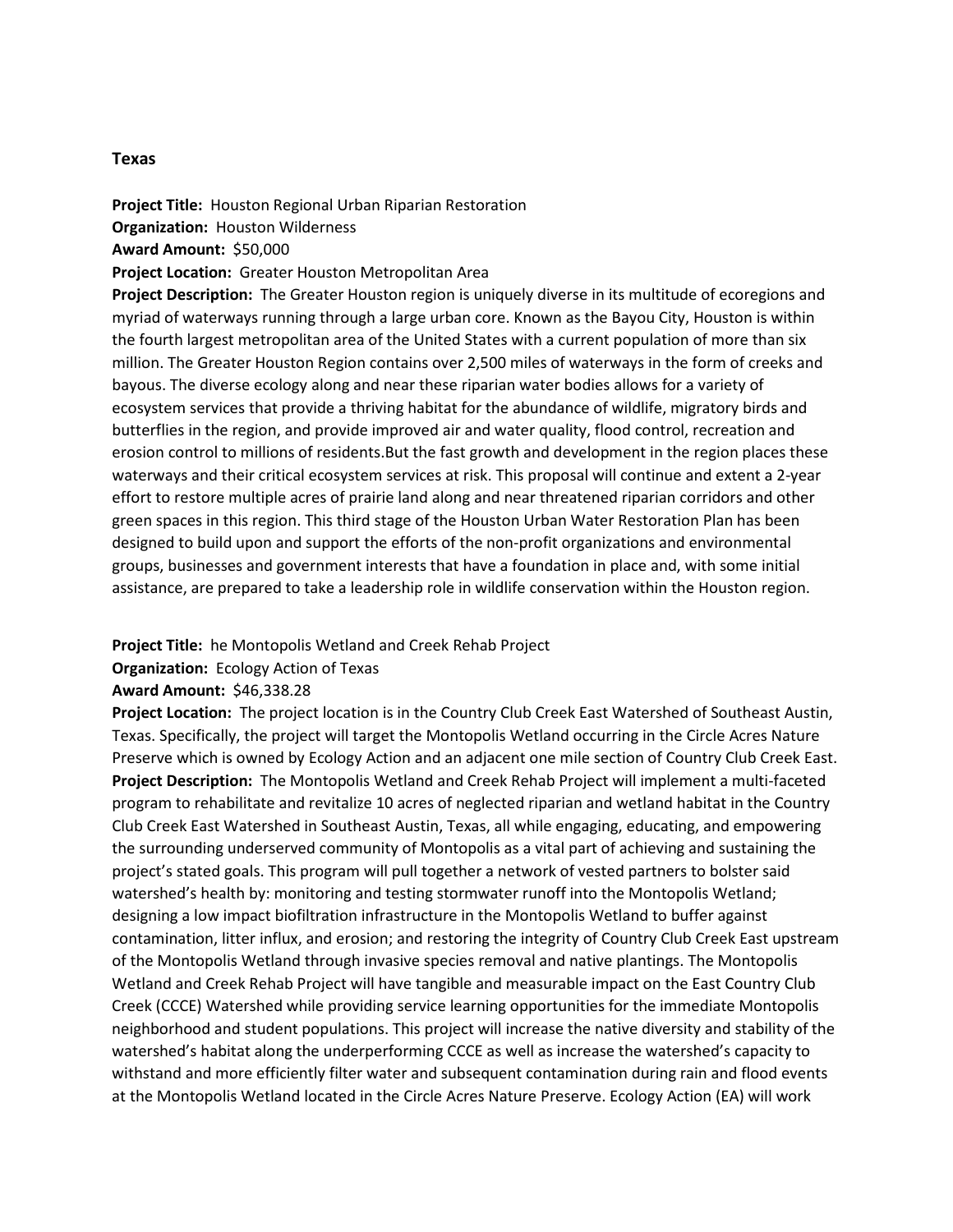with Myco Alliance (MA) and Austin Youth River Watch (AYRW) to install and monitor measurement gauges at two major stormwater access points into the Montopolis Wetland. These monitoring sites will provide stormwater samples, from which MA and EA will test mycofiltration as a scalable remediation solution. This collected data will inform the design of a biofiltration system feasible for the Montopolis Wetland. In concert with the remediation and mitigation work at the Montopolis Wetland, EA will work upstream on the integrity of a roughly one mile section of CCCE, with the help of Keep Austin Beautiful, Austin Parks Foundation, and the Austin Community College-Riverside Campus, through invasive species removal and native riparian plantings provided by TreeFolks, Inc. and AYRW.

#### **Utah**

**Project Title:** Escalante Watershed Restoration: Healthy Watersheds for Healthy Communitites **Organization:** Grand Staircase Escalante Partners

#### **Award Amount:** \$29,440

**Project Location:** Utah, Garfield County, Escalante Watershed, communities of Escalante and Boulder and within Grand Staircase Escalante National Monument, managed by the Bureau of Land Management, and within Glen Canyon National Recreation Area, managed by the National Park Service. **Project Description:** Grand Staircase Escalante Partners proposes to restore and maintain the natural ecological conditions of the Escalante River and its watershed and involve local communities in promoting and implementing sustainable land and water use practices. 46 acres of riparian habitat would be restored as part of the watershed wide goal to restore 597 acres in 2016. GSEP plans to reduce Russian olive and other woody invasive species in the watershed to minimal levels thereby allowing native plants and animals to thrive and historical riparian process to function, such that riparian areas become more sustainable and resilient to change. A healthy watershed provides many ecosystem functions including, but not limited to: nutrient cycling, carbon storage, erosion/sedimentation control, increased biodiversity, soil formation, wildlife movement corridors, water storage, water filtration, flood control, recreation, and reduced vulnerability to invasive species, the effects of climate change, and other natural disasters. A healthy watershed also creates more opportunities for tourism tied to recreation and travel as well as economic development in local communities including increasing the economic value and ecological value of restored private lands.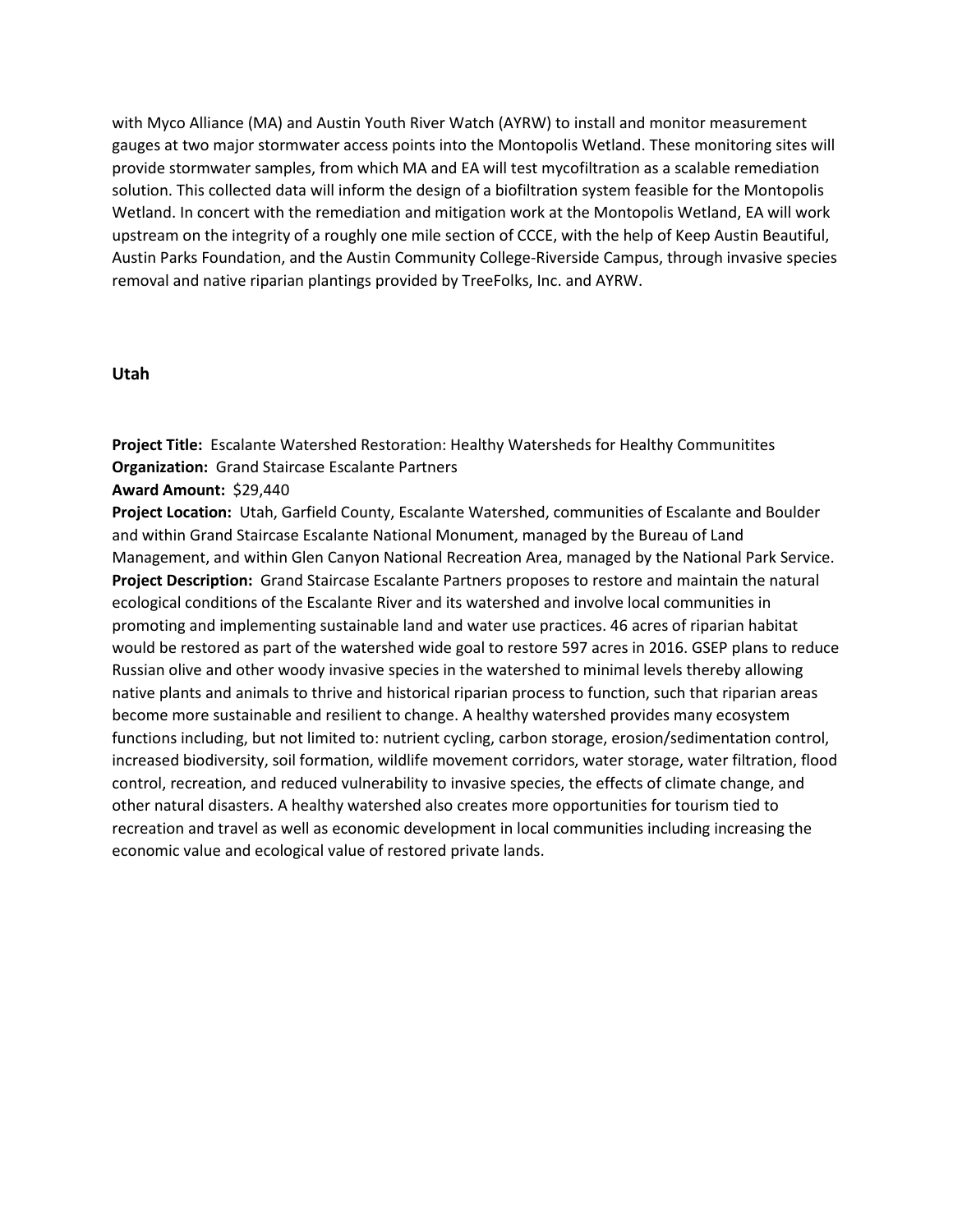**Project Title:** Role of Wetlands: Jordan River Ecology, Water Quality, and Community **Organization:** Jordan River Commission

### **Award Amount:** \$29,550

**Project Location:** This project is located at 1033 High Creek Drive in Riverton City, adjacent to the Jordan River Parkway. The education curriculum will target west-side schools, adjacent to the river in Salt Lake City, West Valley City, and South Salt Lake.

**Project Description:** The Jordan River Commission, along with project partners, Riverton City Parks & Recreation, Utah Conservation Corps, Utah Society for Environmental Education, Utah Division of Water Quality, Utah Division of Forestry, Fire & State Lands, and the NatureWorks Alliance, will restore wetlands in Riverton City, a key component in regional water quality. This project will have three components: 1) Riverfront Communities Best Practices Series – Wetland Ecology: A professional training series that will bring a renown Wetland Ecologist to teach an in-class lesson on Wetland Ecology, as well as a field training focused on the Riverton wetlands, creating a practical solution for its future to improve its functionality, as well as its appeal to surrounding neighbors; 2) Jordan River Teaching Toolkit – "Role of Wetlands": An educational curriculum, with a classroom and field component, that focuses on water quality and the role wetlands play in regional hydrology and water quality improvement engaging students from underserved communities, facilitating their support for similar projects along their stretch of river; 3) Riverton Ponds Restoration: On-the-ground restoration of these wetlands utilizing expertise from the Best Practices Series participants and the Division of Water Quality to design a functional solution, as well as meaningful field work from school children and a series of public volunteer events to remove invasive species and plant native vegetation. This project seeks to restore a 10-acre dewatered and non-functioning wetland in Riverton City to improve water quality along the Jordan River. This highly visible project will remove invasive species, phragmites, Russian olive, tamarisk, and Scotch thistle, establish critical native riparian species and wetland grasses, and work to design and implement a functional project solution to mitigate local residents concerns, while continuing to retain nutrients, infiltrate stormwater, and mitigate flooding potential.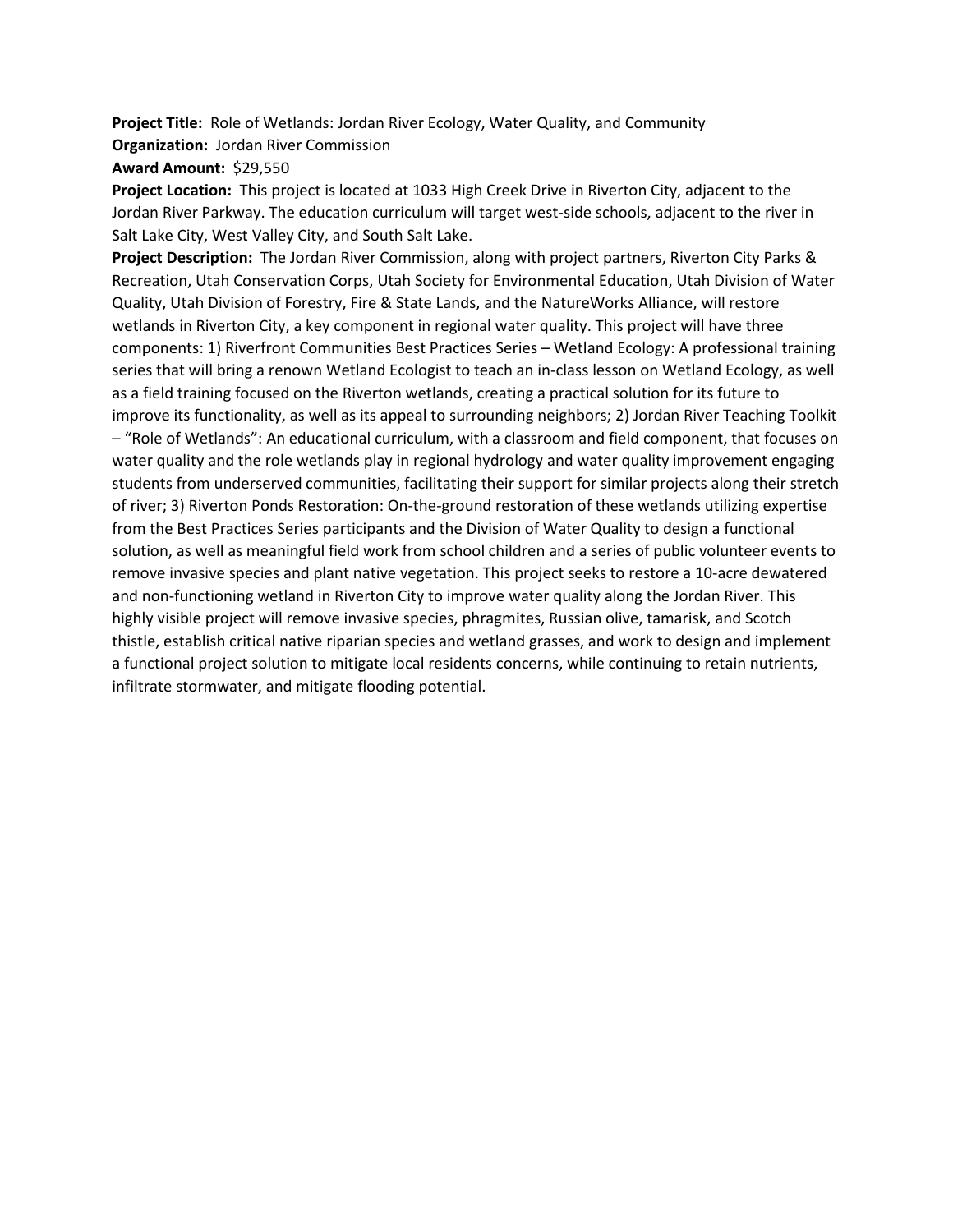### **Washington**

**Project Title:** Building Capacity for Community Stewardship in South Park **Organization:** Duwamish River Cleanup Coalition/Technical Advisory Group **Award Amount:** \$39,139

**Project Location:** The project will take place in the South Park neighborhood of Seattle, located in what is called the Duwamish Valley. It sits adjacent to the Duwamish River.

**Project Description:** Hands-on training and capacity building in the South Park neighborhood of Seattle focused on on-going restoration and stewardship of native habitat. Located alongside the Duwamish River Superfund Site, this project will support the habitat health of Chinook Salmon and Steelhead Trout as well as the local air and water quality issues. DRCC/TAG proposes to collaborate project partners to build the capacity of community stewardship activities in the Duwamish Valley neighborhood South Park, supporting stormwater pollution management and benefiting the health of native habitat for humans, birds, fish, and wildlife. Throughout the project, 250 diverse, multilingual community members will be engaged in on-the-ground restoration work and training, guided by 2 to 10 paid community leads. These community members will participate in three to five neighborhood stewardship and restoration events to plant 50 trees, maintain eight rain gardens, and restore habitat at multiple sites throughout South Park, impacting at least 4.5 acres. Alongside these activities, DRCC/TAG will develop community-friendly outreach information in multiple languages around proper tree-maintenance, stormwater pollution prevention, and native flora and fauna. Combined, this work will ensure sustainable community knowledge, empowering these individuals to ensure the long-term health of these restoration sites.

**Project Title:** Puget Sound Starts at My School! **Organization:** Snohomish Conservation District **Award Amount:** \$49,057.07

**Project Location:** Instillation of rain garden projects on all four Everett School District High Schools in the cities of Mill Creek and Everett, WA.

**Project Description:** Puget Sound Starts at My School is a two-year collaborative initiative between Snohomish Conservation District, City of Everett Public Works, City of Mill Creek Stormwater Management Department, Everett School District STEM administrators and high school teachers, and Washington State University Extension Master Gardeners. Puget Sound Starts at My School will work directly with high school students in Environmental Systems Design Classes at all four Everett School District High Schools. Schools will receive classroom lessons that challenge students to help plan, design, and maintain rain garden projects. Student activities will include a campus stormwater audit with a stormwater engineer, a project feasibility rubric activity, a site analysis and stormwater diversion calculation activity, a planting plan, hands-on installation, and creation of a maintenance plan. This program will embody environmental place-based learning; education will go beyond textbooks as students apply knowledge and critical thinking to address local stormwater problems at their school while working alongside stormwater engineers.Puget Sound Starts at my School will involve over 1,000 students, staff and families in the design, installation and maintenance of four rain garden projects on four high school campuses in Everett and Mill Creek, WA. An estimated total of 250,000 gallons of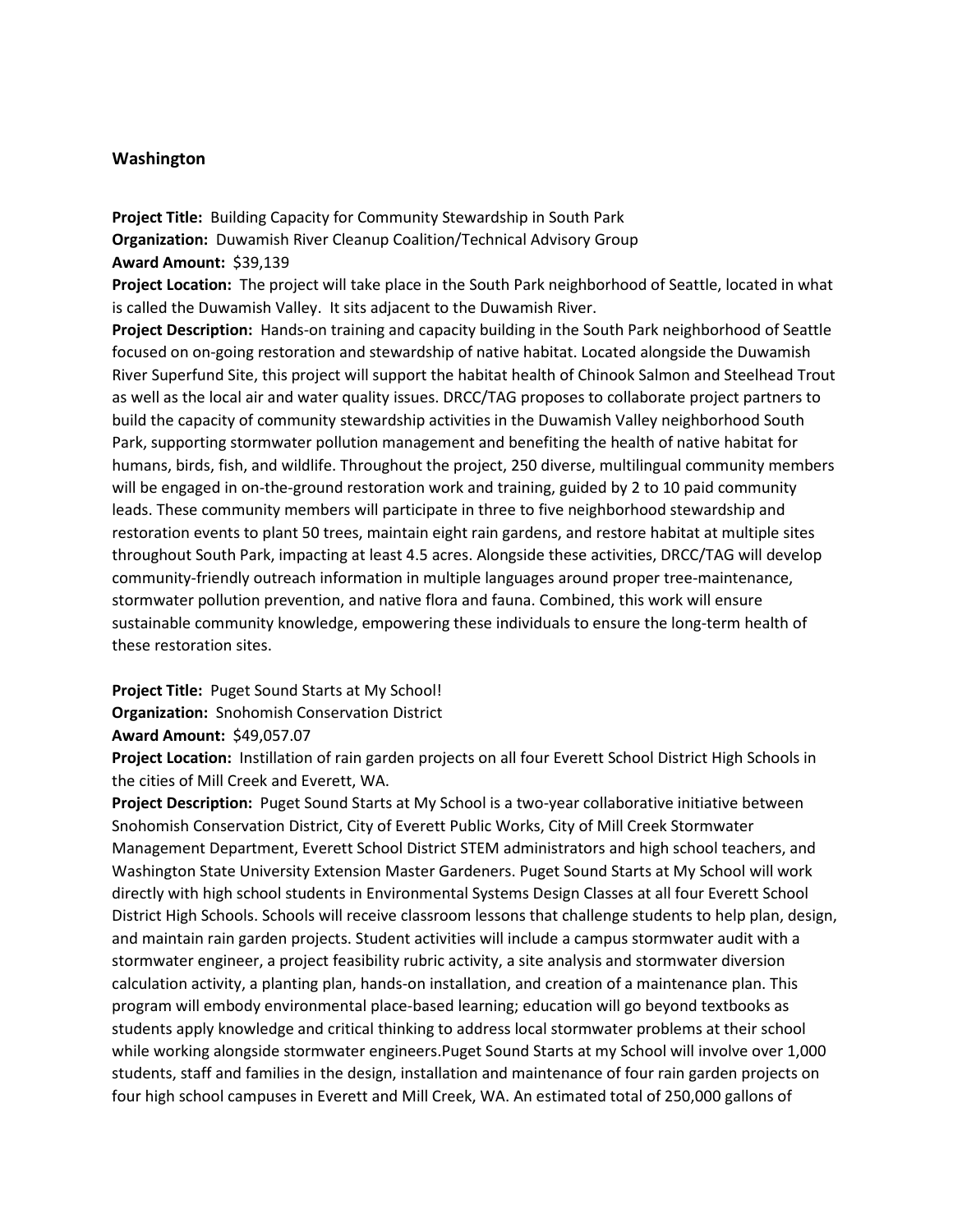stormwater will be diverted annually into rain gardens where it would otherwise flow unfiltered into storm drains and salmon-bearing waterways. This proposal will form a nexus between STEM and local, place-based environmental education, NPDES permit requirements, and Puget Sound Starts Here Regional Campaign objectives and will address local urban recommendations set forth in the Snohomish Basin Protection Plan. With the impacts of polluted stormwater threatening our water quality, and educational Next Generation Science Standards calling for rigorous and authentic applied learning opportunities for students, this project meets a critical need in the community.

### **Project Title:** Lake Sammamish Kokanee Restoration

**Organization:** Trout Unlimited, Inc.

### **Award Amount:** \$47,628.18

**Project Location:** The project area encompasses the Lake Sammamish watershed, which is located approximately 10 miles east of Seattle, Washington.

**Project Description:** TU' s Kokanee Project will provide essential capacity to advance ongoing efforts to restore imperiled kokanee salmon in the Lake Sammamish watershed near Seattle, WA. The three key elements of this project are: habitat and fish passage restoration; community partnerships, outreach, and youth education; and a citizen science initiative. Through close coordination with our partners in the Kokanee Workgroup (KWG), TU will work to reconnect and restore aquatic habitat that historically supported a robust kokanee population in the Lake Sammamish watershed, which was designated as an Urban Wildlife Refuge Partnership by USFWS in 2013. TU will expand the KWG' s existing community outreach efforts to raise the profile of kokanee and teach area residents and visitors about the inextricable connections among watershed health, kokanee, and human activities. Outreach efforts will emphasize cultivation of strong and diverse community partnerships to grow a solid volunteer base and resources to sustain kokanee restoration efforts in the long term. TU's youth education work will include development of indoor and outdoor classroom curricula to engage students, particularly underserved youth, and provide them with knowledge and tools to contribute to the restoration of the iconic fish species that was once abundant in this now urban watershed. TU will also develop a citizen science initiative to assist with monitoring and evaluation of kokanee populations and restoration activities.

#### **Project Title:** Tolt River Riparian Habitat Restoration Phase 2

**Organization:** Mountains to Sound Greenway Trust

#### **Award Amount:** \$50,000

**Project Location:** The project is a portion of a 20-acre site located at the confluence of the Tolt River and the mainstem of the Snoqualmie River, near the city of Carnation in rural King County, WA. **Project Description:** Working in partnership with the Snoqualmie Tribe, local students, King County, Carter Subaru, the Mountains to Sound Greenway Trust will restore 4 acres of riparian floodplain by removing 2 acres of invasive weeds, planting 1,000 native conifers and 2,000 native shrubs, engaging 250 volunteers, and working with local elementary schools to achieve community-based restoration success and education. Both rivers provide critical spawning habitat for Chinook salmon, a threatened species under the federal Endangered Species Act. The Tolt River is also a major source of drinking water for the City of Seattle and adjacent cities. Project work will improve approximately four acres of land within a 20-acre main river floodplain riparian forest buffer area on the left (south) bank of the Tolt River from its mouth where it converges with the main-stem Snoqualmie River. The Greenway Trust has worked with the Snoqualmie Indian Tribe to identify a priority portion of this overall section, which is a